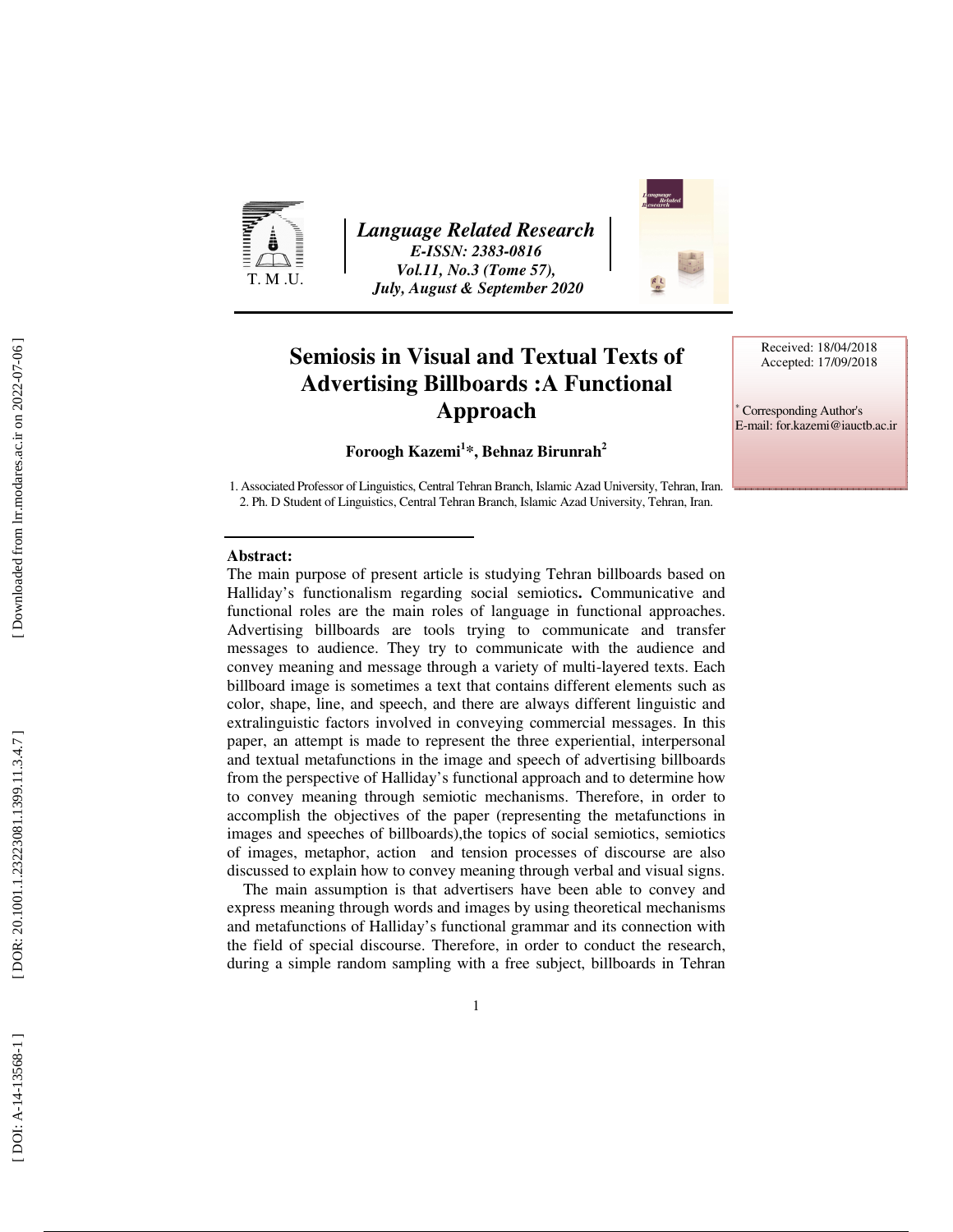

*Language Related Research E-ISSN: 2383-0816 Vol.11, No.3 (Tome 57), July, August & September 2020* 



were photographed and then the research data were analyzed by analytical research methodology. Billboards containing visual and textual texts have been analaysed in accordance with theoretical mechanism of systematic grammer in terms of ideational, interpersonal, textual metafunctions and semiotics to achieve semiosis methods.

 Findings confirmed the desirable performance of this functional theory in the field of advetising billboards. Results of this study indicates that Halliday functional approach with its sociological semiotic features is an ideal model for achieving and gaining means of expressing meaning and can well be the basis of classifying, analyzing and explaining words as well as image. In these billboards textual texts have informative function and visual texts have expressives function.The current article shows that interpretation of meaning is done in different methods in multi-layer texts of billboards and the manifestation and embodiment of mentioned metafunctions are indicative of the fact that each advertising billboard is in fact a unitary and integrated text and the coherence resulted from aggregation of verbal and visual layers, provides a suitable basis for the semiosis of the various concepts and transmission of it to the audience.

**Keywords:** Semiosis; Ideational- Interpersonal and Textual Metafunction; Metaphor; Intertextual Links.

DOI: A-14-13568-1]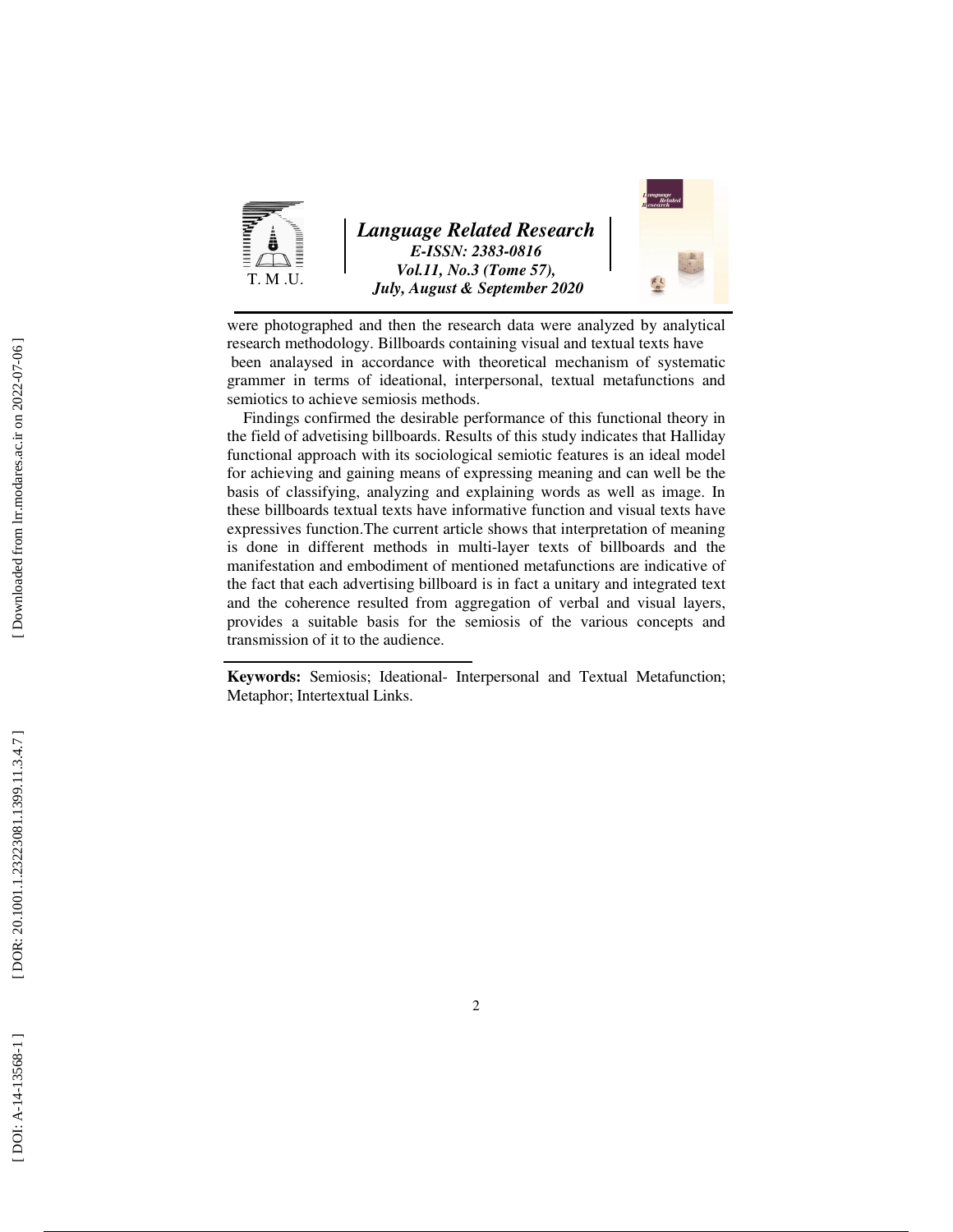

شيوههاي معناپردازي در تصوير و كلام بيلبوردهاي تبليغاتي با رويكردي نقشگرا

فروغ كاظمى`"، بهناز بيرونراه``

. 1 دانشيار زبانشناسي، دانشگاه آزاد اسلامي، واحد تهران مركزي، تهران، ايران. . 2 دانشجوي دكتري زبانشناسي، دانشگاه آزاد اسلامي، واحد تهران مركزي، تهران، ايران.

دريافت: 29/ 01/ 97 پذيرش: 26/ 06/ 97

#### چكيده

هدف اصلي پژوهش حاضر ، بررسي برخي از بيلبوردهاي تهران از منظر نقشگرايي با توجه به ويژگي هاي نشانهشناسي اجتماعي و نشانهمعناشناسي است. نقش ارتباطي و كاربردشناختي اصليترين نقش زبان در رويكردهاي نقشگراست. بيلبوردهاي تبليغاتي ابزارهايي هستند كه سعي در برقراري ارتباط و انتقال پيام به مخاطب دارند. در اين پژوهش، بيلبوردها كه حاوي متون ديداري و كلامي اند، مطابق سازوکارهای نظری دستور نظاممند از نظر فرانقشهای تجربی، بینافردی و متنی و نشانه ـ معناشناسی براي نيل به شيوه هاي معناپردازي تحليل شده است. يافتهها بر كارايي مطلوب اين نظرية نقشگرا در حوزة بيلبوردهاي تبليغاتي صحه گذاشت. نتايج پژوهش حاكي از آن است كه رويكرد نقشگراي هليدي با ويژگيهاي نشانهشناختي اجتماعي، انگارهاي مناسب براي نيل و حصول شيوههاي بيان معناست و به- خوبي ميتواند اساس طبقهبندي و تحليل و تبيين كلام و نيز تصوير باشد. در اين بيلبوردها بخش كلامي كاركرد اطلاعاتي و بخش تصاوير كاركرد عاطفي دارند. اين مقاله نشان ميدهد كه خوانش معنا در متون چندلاية بيلبوردها به طرق متفاوت انجام ميشود و تبلور و تجلي فرانقشهاي يادشده مبين اين واقعيت است كه هر بيلبورد درحقيقت ، متني واحد و يكپارچه است و انسجامي كه از تجميع لايههاي كلامي و تصويري در آن برقرار ميشود، بستري مناسب را براي معناپردازي مفاهيم مختلف و انتقال آن به مخاطبان فراهم ميآورد.

**واژههاي كليدي**: معناپردازي، فرانقشهاي تجربي و متني و بينافردي، استعاره، پيوند بينامتني.

ــــــــــــــــــــــــــــــــــــــــــــــــــــــــــــــــــــــــــــــــــــــــــــــــــــــــــــــــــــــــــــــــــــــــــ

E-mail: for.kazemi@iauctb.ac.ir :مقاله مسئول نويسندة\*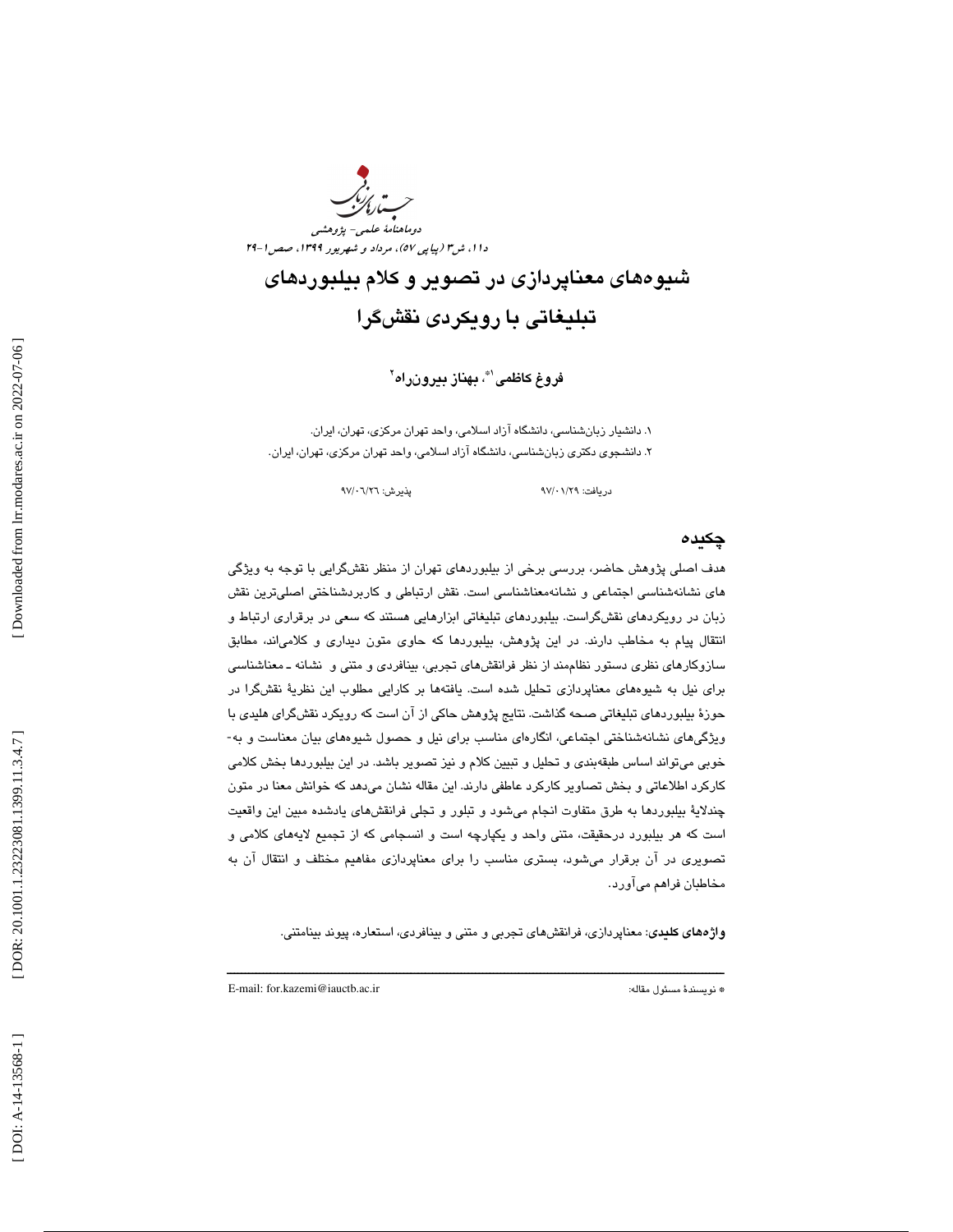#### . 1 مقدمه

4 فروغ كاظمي و همكار شيوههاي معناپردازي در تصوير... همة افراد جامعه روزانه با كالاها، خدمات و تبليغات آنها سروكار دارند. بيلبوردها بهمنزلة متوني چندلايه به شيوههاي گوناگون سعي در برقراري ارتباط با مخاطب و انتقال معنا و پيام دارند. هر تصوير از بيلبوردها بعضاً متني است كه دربردارندة عناصر متفاوتي چون رنگ، شكل، خط و كلام است و همواره عوامل گوناگون زباني و برونزباني در انتقال پيامهاي بازرگاني دخيلند. در اين مقاله سعي بر آن است كه از منظر رويكرد نقشگراي هليدي به بازنمايي سه فرانقش<sup>\</sup> تجربي<sup>7</sup>، بينافردى<sup>٢</sup> و متنى<sup>؛</sup> در تصوير و كلام بيلبورد*هاى* تبليغاتى پرداخته شود و چگونگي انتقال معنا از طريق سازوكارهاي معناپردازي مشخص شود. لذا، براي پيشبرد اهداف مقاله (بازنمايي فرانقشها در تصوير و كلام بيلبوردها) بحث نشانهشناسي اجتماعي 5 و تصوير، استعارهپردازي، فرايندهاي كنشي و تنشي گفتمان نيز به ميان ميآيد تا شيوة انتقال معنا از طريق نشانههاي كلامي و نيز تصويري تبيين شود. در اين راستا، كرس و ونليوون 6 ( 23 2006:) دربارة دليل انتخاب رويكرد نشانهشناختي اجتماعي توضيح ميدهند كه ما رويكرد نشانهشناختي اجتماعي هليدي به زبان را بهمنزلة يك مدل، سرچشمهاي براي تفكر دربارة شيوههاي معناشناختي و نشانهشناسي عمومي برگزيدهايم و نيز اين رويكرد را اساس طبقهبندي در توصيف تصاوير ميدانيم. دليل انتخاب اين مدل كاربرد موفق (البته، تا حدود بسيار زيادي) آن در زبان نيست؛ بلكه سرچشمهاي است براي تفكر دربارة همة شيوههاي ابراز ازجمله تصوير. شعيري (١٣٨٣: ١٦٤) معناشناس برجستة معاصر درخصوص تصوير معتقد است، ميتوان «فرايندي روايي» را براي تصوير فرض كرد كه از نظر زباني داراي نظامي معنادار است. ديدگاه كاربردي تصوير حكايت از بُعد توانشي آن دارد؛ اين توانش نتيجهٔ دانش شناختي است كه تصوير توانايي انتقال آن را دارد. ازآنجا كه چنين شناختي سبب ميشود تا بتوانيم مطالعات خود را به نتيجه برسانيم، تصوير به واسطهاي براي دستيابي به هدفي برتر تبديل مي شود. از اين نظر، تصوير داراي جايگاهي بالقوه است.

استعاره ٌهاي مفهومي در حوزهٔ شناختي مطرحاند و فرايند تجربي نظريهٔ هلي*دي* كه از شيوه هاي مفهومسازي تجارب انسانها سخن ميگويد نيز مبتني بر مفاهيم شناختي 8 و معناي گزاره ای<sup>۹</sup> است و ارتباط این دو حوزه، از انگیزه*ه*ای پرداختن به این مقاله بوده است. از این رو،<br>ا

 [\[ DOI: A-14-13568-1 \] \[ DOR: 2](http://dx.doi.org/A-14-13568-1)[0.1001.1.23223081.1399.11.3.4.7](https://dorl.net/dor/20.1001.1.23223081.1399.11.3.4.7) ] [\[ Downloaded from lrr.modares.ac.ir on 20](https://lrr.modares.ac.ir/article-14-16249-fa.html)22-07-06 ] Downloaded from lrr.modares.ac.ir on 2022-07-06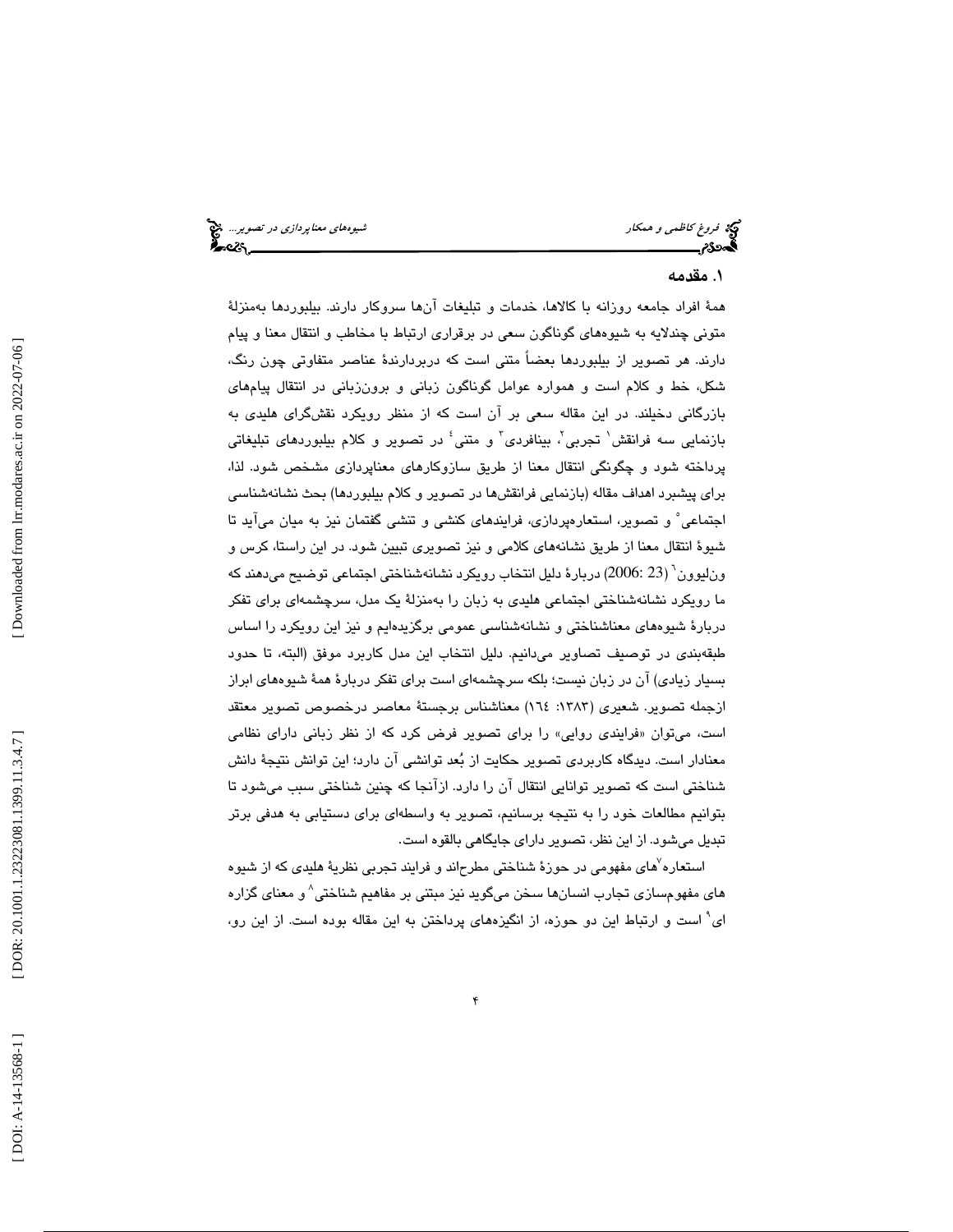مراهاي زب*اني*<br>فكرجيد من الدين المراهاة المراهاي المراهاي المراهاي المراهاي المراهاي المراهاي المراهاي المراهاي المراهاي المرا<br>الذي أيضاي دورة ،11 شمارة ،11 شمارة ،11 شمارة ،11 شمارة ،11 شمارة ،11 شمارة ،11 شمارة ،11 شمار پژوهش حاضر در پي دستيابي به پاسخي براي اين مسئله است كه تبلور هر يك از اين فرانقشها در بيلبوردهاي تبليغاتي چگونه است و اين پرسشها مطرح ميشوند كه در بيلبوردها صورت (اعم از كلامي و تصويري) با نقش چگونه بههم پيوند خورده است تا معنا حاصل شود؟ همچنين، استعارههاي نهفته در دل بيلبوردها و فضاي گفتماني حاكم چگونه توانستهاند معنا را به مخاطبان خود انتقال دهند؟ فرض اصلي بر آن است كه گفتهپردازان با بهكارگيري سازوكارهاي نظري و فرانقشهاي دستور نقشگراي هليدي و پيوند آن با حوزة گفتماني خاص توانستهاند از طريق كلام و تصوير به انتقال و بيان معنا بپردازند. اينك به واسطة آنكه اين تحقيق از هر دو منظر استعاري و نقشي بهمنظور معناپردازي به مطالعه و بررسي ميپردازد و دادهها نيز بهواسطة ويژگي خاص خود كه تركيب و تلفيقي از تصوير و كلاماند، طبيعتاً با حوزة نشانهشناسي اجتماعي عجين شدهاند، اين پژوهش ابعاد گستردهاي يافته است و بهدليل چندجانبه بودن آن، امكان ارائة نتايج مطلوب و گستردهاي را ميسر ميسازد. لذا، طي نمونهگيري ساده تصادفي با موضوع آزاد از بيلبوردهاي سطح شهر تهران عكسبرداري شد و سپس دادههاي پژوهش بررسي و تحليل شد. روش گردآوري دادهها ميداني و شيوة پژوهش تحليلي است. از آنجا كه اين پژوهش صرفاً به بيلبوردهاي يك شهر، در مدت زمان خاص و صرفاً به زبان فارسي اختصاص دارد، نتايج آن ممكن است قابل تعميم به ساير موارد مشابه نباشد؛ اما بهمنزلة نمونهاي مفيد از مطالعات ميتواند بيانگر سازوكارهاي معناپردازي در امر تبليغات موجود در ايران باشد.

## . پيشينة پژوهش 2

در اين قسمت، مطالعات انجامشدة خارجي و داخلي را كه در راستاي موضوع پژوهش انجام گرفتهاند، به اجمال معرفي ميكنيم و به آثاري درمورد معناپردازي، ويژگيهاي گفتمان، نشانهشناسی و تبلیغات، نقشگرایی و استعاره میپردازیم. ریچاردز `` (1936) معتقد است: «همهٔ معناها نسبیت عام دارند و تنها در ان متن فرهنگی كه قرار میگیرند مناسبت و اعتبار پیدا ميكنند. بنابراين، معنا كيفيتي پايدار يا بيتغيير نيست؛ بلكه كيفيتي است كه واژهها يا گروه واژهها بر اثر كاربرد كسب مىكنند». ليكاف و جانسون`` (1980) استعاره را فهم و تجربهٔ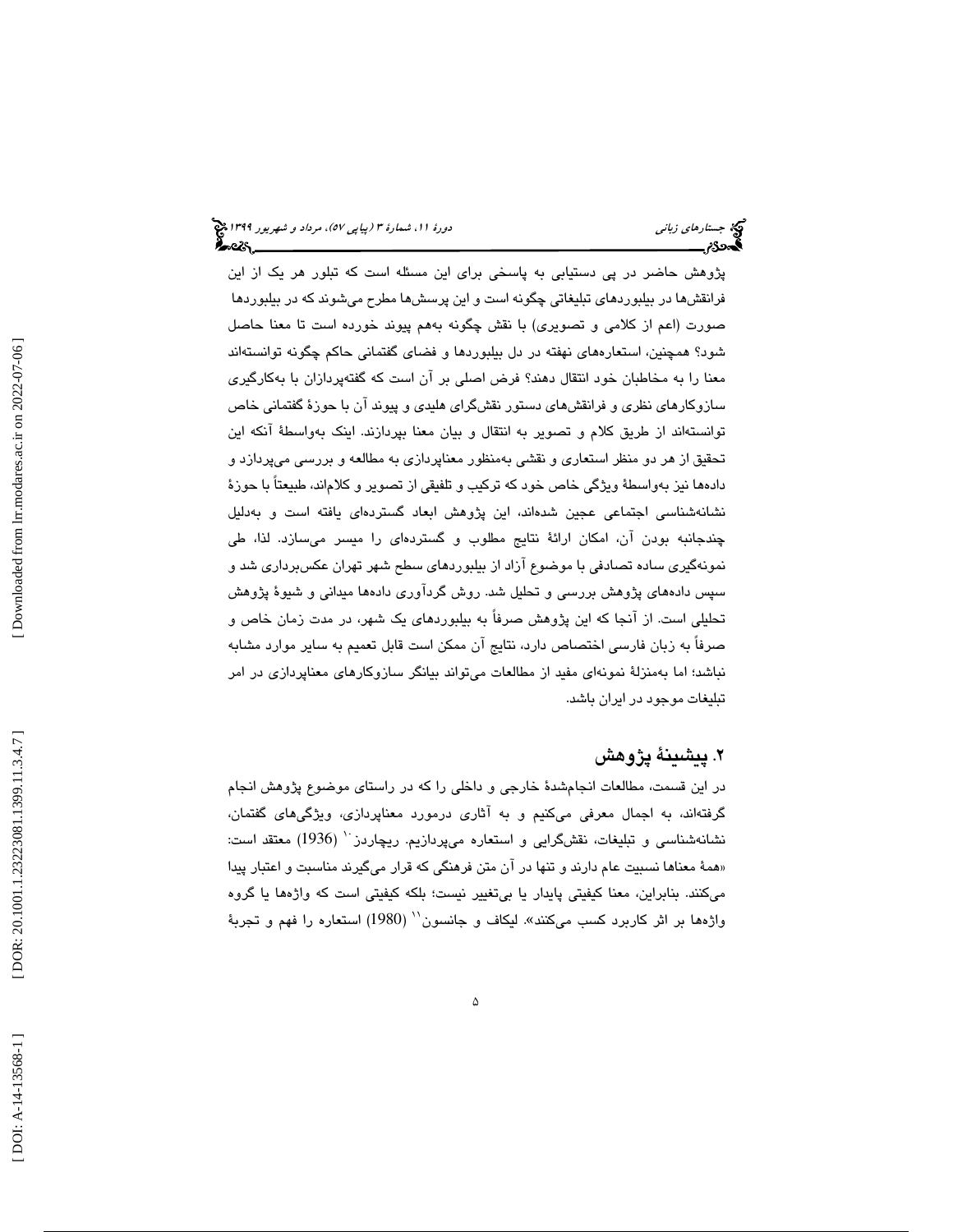چيزي از يك نوع به واسطة چيزي از نوع ديگر معرفي ميكنند. استعاره فرايندي است كه از طريق آن مفاهيم و تجربههاي انتزاعي كه مرزبندي نامشخصتري دارند، بر مبناي مفاهيم و تجارب فيزيكى و عينىتر، قرارمىگيرند. كيم<sup>۱۲</sup> (2007) در اثر خود با عنوان *بررسى* ويژگيهاي گفتمان و شگردهاي بازاريابي در تبليغات مجلات به بررسي تبليغات در امريكا پرداخته است. اگرچه مطالعات خود را به تبليغات تنقلات و نسخههاي دارويي محدود كرده است. نتايج پژوهش حاكي از اين است كه در تبليغات نسخههاي دارويي در مقايسه با تبليغات تنقلات به مراتب از افزودههاي ربطي و ساختار حل مسئلة بيشتري استفاده ميشود. اين امر حاكي از اين است كه محصول دارويي براي تبليغ دليل ميآورد؛ اما در تبليغ تنقلات از آنجا كه نميتوان فوايد منطقي براي سلامتي ذكر كرد، به شگردهاي ديگري روي ميآورند.

كن عمر الدي كاظمي درمايكار من المواد كم المواد كم المواد كم المواد كم المواد كم المواد كم المواد كم المواد كم <br>الذي انتخابت قدم المواد كم المواد كم المواد كم المواد كم المواد كم المواد كم المواد كم المواد كم المواد كم الم بابك معين (1385) معتقد است در نشانهشناسي مكتب پاريس كه گرماس پايهگذار آن بوده است، نظريهها و روشهاي متنوعي ارائه ميشود كه ميتوان آنها را بهمنزلة ابزاري براي تجزيه و تحليل نشانهشناسي گفتمان يا بررسي و مطالعة بازار كالا بهكار بست. همچنين، ميتوان در تحليل گفتمان روابط تقابلي موجود را بررسي كرد تا بتوان به دلالتهاي معنايي نظام نشانهای آن پی برد. او در این مقاله به تحلیل چند گفتمان تبلیغاتی، ازجمله آگهی «بانک ملي»، شلوار «لي وايز» و عطر «دون» كريستين ديور ميپردازد و اينگونه نتيجه ميگيرد كه از آنجا كه نشانهشناسي رويكردي است كه به چگونگي دلالت معنايي ميپردازد يا به اعتقاد گرماس چگونگی ظاهر شدن معنا را در گفتمان دنبال میکند، آگهی،ای تبلیغاتی فضای گفتمانی مناسبي براي تجزيه و تحليلهاي نشانهشناسي بهشمار ميآيند. در فضاي گفتماني نظامهاي نشانهاي مختلف به يكديگر مربوط ميشوند و به معنايي دلالت ميكنند. صمصام شريعت و همکاران (١٣٨٦) در پژوهشی توصیفی با استفاده از پرسشنامه به مقایسهٔ عوامل مؤثر در اثربخشي تبليغات تجاري از ديد مردم و متخصصان تبليغات در شهر اصفهان پرداخته و نتيجه گرفتهاند كه متخصصان تبليغات، استفاده از بيلبورد و رنگهاي مرتبط، انيميشن كارتوني، اطلاعرساني از جوايز و گواهينامه و پخش بهصورت زيرنويس را در تبليغات مؤثر ميشمرند. بابك معين (1392) براي تبليغات چهار نوع قائل ميشود: نوع اول گفتماني دارد كه بدون ارتباط با جهان خارج شكل ميگيرد و از متن معناسازي ميكند؛ نوع دوم تبليغاتي است كه بهشكل توهمي به جهان بيرون ارجاع ميدهد كه توهم و كذب است؛ نوع سوم با واردكردن يك عامل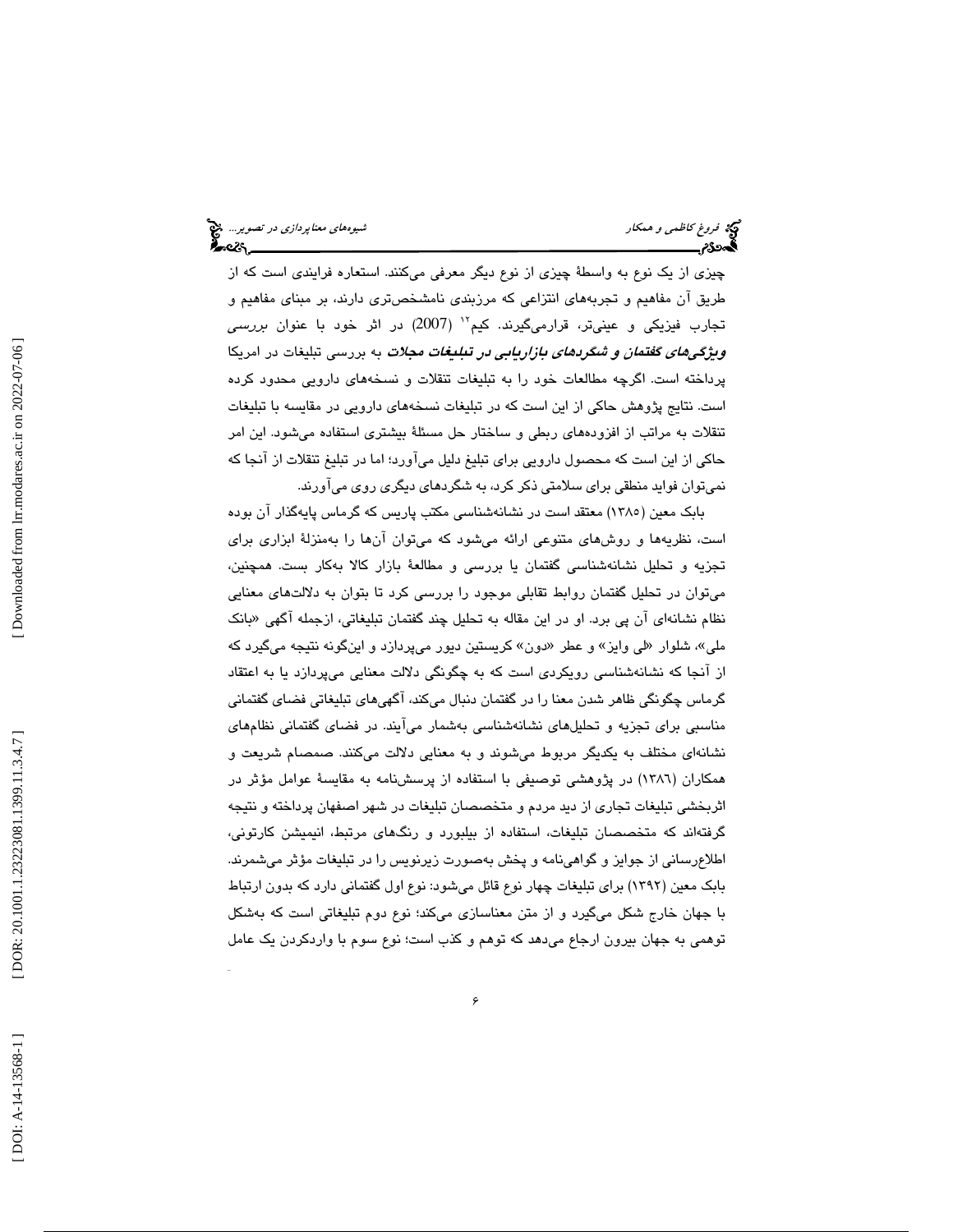زنده، مانند انسان، به اثر معنا ميبخشد؛ نوع چهارم تبليغاتي است كه عناصر جهان بيروني را به غنيمت ميگيرد و مستقيماً و با ارجاع به بيرون معنا را بيان ميكند. آنها نه توهم ارجاع، بلكه خود جهان بيروناند و بهنفع معنابخشي در اثر هنري حضور دارند. در اين نوع تبليغات، عناصر، با وجودي كه كاركرد اصلي خودشان را دارند، بهواسطة اثر تبليغاتي داراي يك نقش نمادين ميشوند.

شركة ، التناسل المدين المدين المدين المدين المدين المدين المدين المدين المدين المدين الشهائش المدين الذال المد<br>شكل المدين الذال المدين الذال المدين الذال المدين الذال المدين الذال المدين الذال المدين الذال المدين الذال ال صادقي (1392) به بررسي ادغام نوشتار و تصوير در متون ادبي بر اساس نظرية ادغام مفهومي پرداخته است. در اين پژوهش به چگونگي شكلگيري و خوانش آثار ادبي ديداري كه از تلفيق تصوير و نوشتار ايجاد ميشوند، پرداخته شده است. صالح بلوردي (1393) نحوة برقراري ارتباط تصويري و كلامي از سوي گفتهپرداز يا گوينده را از منظر نشانه ـ معناشناسي در آگهيهاي تلويزيوني امور فرهنگي و آموزشي بررسي كرده است. وي نتيجه گرفته است كه ساختار پيام ميتواند بر حسب اينكه گفتهپرداز به چه شكل پديدار ميشود و چه گفتهاي را براي ارتباط با مخاطبش انتخاب ميكند به شكلهاي گوناگون به نمايش درآيد. حال به معرفي چندين مطالعة انجامشدة داخلي در خصوص نظرية نقشگرا و نيز استعاره ميپردازيم. شاهرخي شهركي (1385) به بررسي شعر كودك از منظر نقشگرايي هليدي پرداخته است. او هفت شعر كودكانه را مطالعه كرده است. وي هر سه فرانقش بينافردي، متني و تجربي را بررسي كرده و نتيجه گرفته است كه از نظر فرانقش بينافردي وجه خبري، وجه غالب است. از نظر فرانقش متني، آغازگر بيشتر جملات نشاندار است و به لحاظ فرانقش تجربي نيز، پربسامدترين فرايندهاي موجود در اين اشعار از نوع رابطهاي و مادي\ند. وانگ<sup>۱۲</sup> (2007) در مقالهای با عنوان «آغازگر<sup>، ۱</sup>و پایانبخش<sup>۰٬</sup> در ساختار موضوعی متن» به بررسی ارتباط بین آغازگر و پايانبخش و پيشرفت انسجام و انتقال معنا در متون دانشگاهي پرداخته است. او تأكيد ميكند با تحليل آنها عملاً انسجام بهبود مي يابد. فرايز`` (1981) بر اهميت آغازگر متن در پيشرفت و گسترش سراسر متن تأكيد ميكند. كاظمي (١٣٩٣) در پژوهشي با رويكرد نقش گرا كتب درسي دانشگاهي را از منظر فرانقش متني بررسي ميكند و بيان ميدارد كه در متون مورد بررسي ويژگيهاي متني بهگونهاي است كه در جايگاه آغازگر سازههاي متفاوتي براي بيان معاني مختلف بهكار رفته است. سازههايي با نقشهاي دستوري متفاوت در اين جايگاه ظاهر شده و بر معناي بند تأثير گذاشته است. برخي براي تأكيد و برخي براي تشديد و يا تقابل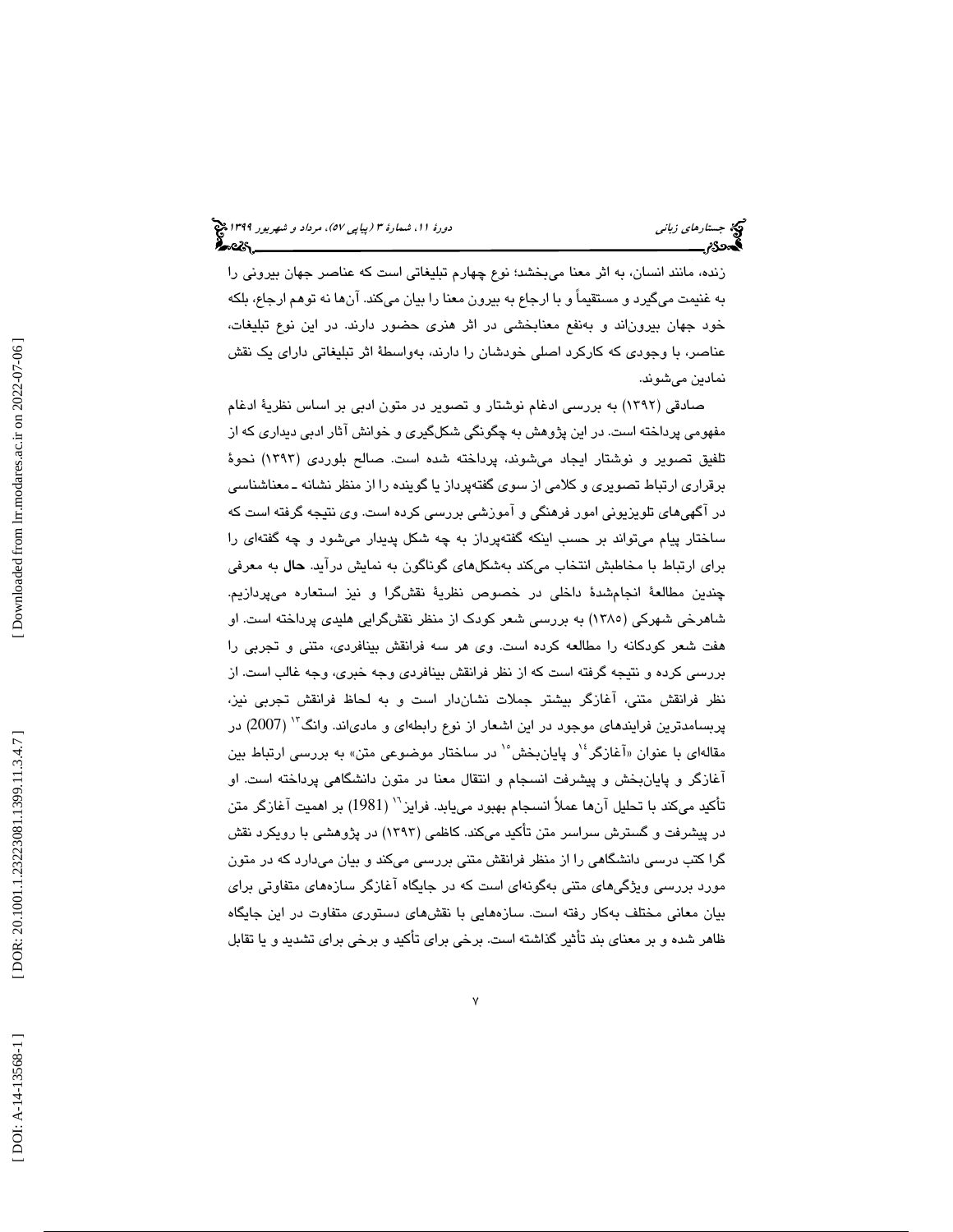معنا پيشآيند شدهاند. در اين تحقيقات كه در زمينهٔ نقشگرايي هليدي انجامشده تمركز مطالعه صرفاً متون كلامي بوده و تصوير يا متون داراي تصوير بررسي نشده است. شميسا (1373) استعاره را عاليترين امكان در گسترة زبان هنر و كارآمدترين ابزار تخيل ميداند. سجودي 1380) استعاره را فرايندي ميداند كه صورتي را از محورجانشيني به جاي صورت ديگري ) قرار ميدهد. تاج (1381) معتقد است هر استعارهاي شامل دو عنصر موضوع و وسيله است و عبارت استعاري بعضي از مشخصههاي وسيله را بر روي موضوع فرافكني ميكند. يوسفيراد (١٣٨٢) در بررسي استعارهٔ زمان در زبان فارسي با رويكرد معناشناسي شناختي به اين نتيجه رسیده است كه استعارهٔ تصوری، گذر زمان بهمثابهٔ حركت است. افراشی (۱۳۸۱) بیان میكند<br>هرگاه یک تصویر یا تصور ذهنی با یک صورت زبانی ارتباط دوسویه برقرار كند، مفهوم به-وجود ميآيد و همنشيني مفاهيم گزاره را بهوجود ميآورد و استعاره ابزاري براي آفرينش مجدد حقيقت است.

### .3 نقشگرايي

8 فروغ كاظمي و همكار شيوههاي معناپردازي در تصوير... در نقشگرايي دادههاي زباني معمولاً در بافت موقعيتي/ غيرزباني و بافت زباني خود بررسي میشوند. در زبانشناسی نقشگرا<sup>۱۷</sup> باور بر این است که اصلیترین وظیفهٔ زبان ایجاد ارتباط است و از اين رو به حضور نقش ارتباطي، كاربردشناختي و كلامي/ گفتماني بهمنزلة بخشهاي لاينفك دانش زباني و نتيجتاً طرد تفكر خودمختاري زبان تأكيد ميشود. در حال حاضر، دستور نقشگرای نظاممند<sup>۱۸</sup> بهمنزلهٔ یک رویکرد جامع و معتبر نقشگرایی مطرح است. «این رویکرد در اصل يك دستور طبيعي است كه بر اساس آن هر پديدهاي با ارجاع به كاربردهاي زبان كاملاً قابل تبيين است (xviii 1994: ,Halliday«( . اين دستور بهسمت معناشناسي سوق داده شده است و به وجود نظام صوري زبان قائل است و آن را تابع و وابسته به نقش ارتباطي و كاربرد زبان میپندارد (43-41 *:bid*). هلیدی و متیسن\*'(2004) معتقدند بند <sup>۲۰</sup> واحد پردازش اصلی در واژهدستور است، به اين معنا كه در بند است كه انواع معنيهاي مختلف در يك ساختار دستوري يكپارچه منطقي ميشوند. منظور هليدي از انواع معنيهاي مختلف شيوههاي مختلف معني بر پاية سه فرانقش ذاتي زبان، يعني فرانقشهاي تجربي، بينافردي و متني است. درادامه،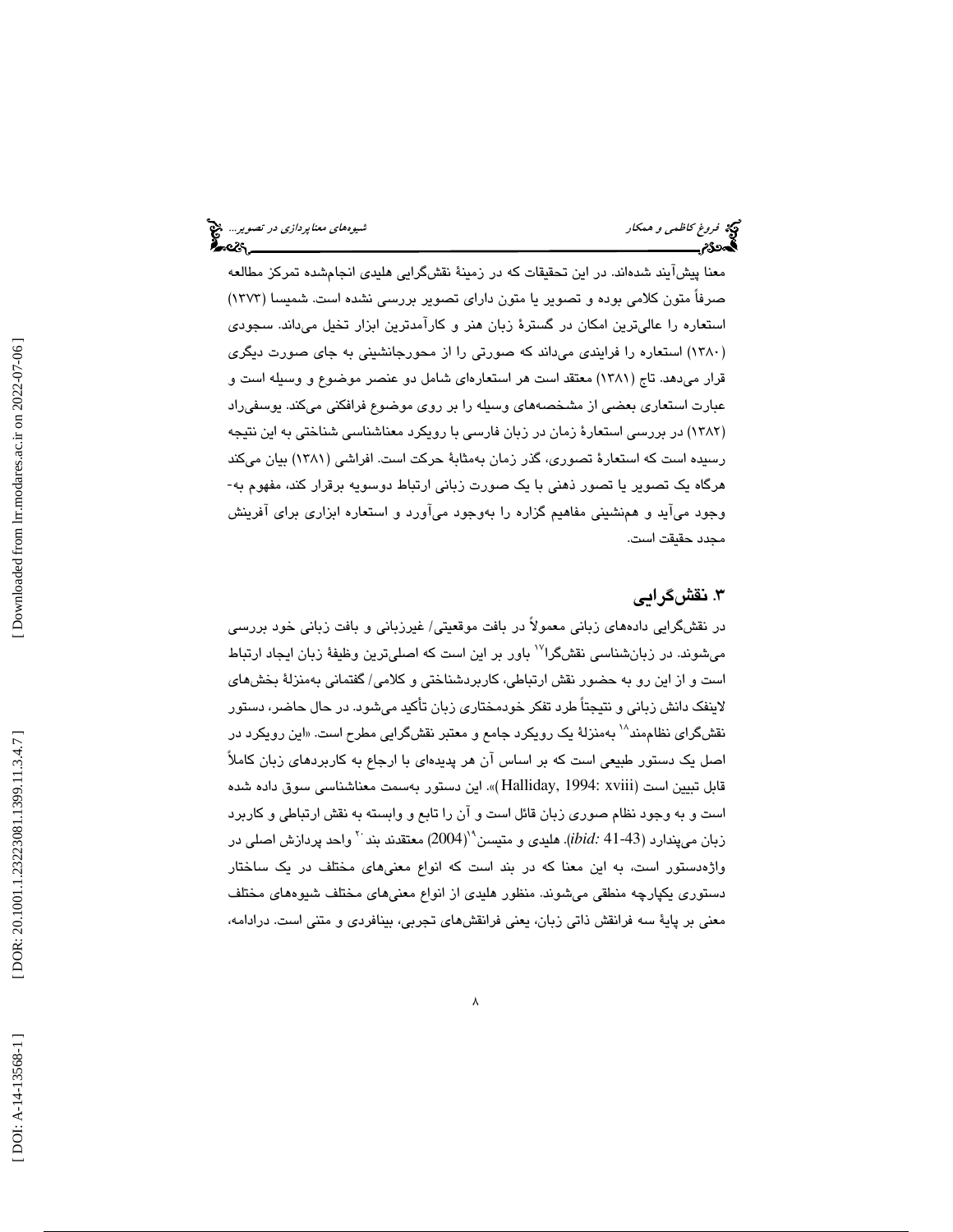به معرفي بيشتر اين سه فرانقش ميپردازيم.

#### فرانقش تجربي

حرامای زباني<br>فرانس المورد التي تمام التي تمام التي تمام التي تمام التي تمام التي تمام التي تمام التي تمام التي ا<br>ثاني دورة ، انتشار التي تمام التي تمام التي تمام التي تمام التي تمام التي تمام التي تمام التي تمام التي تمام فرانقش تجربي يكي از فرانقشهاي موجود در انگارة هليدي است. بازنمايي موضوع در حوزة معنا را فرانقش تجربي مينامند. در اين فرانقش از محتوا، ماهيت و چيستي پيامها بحث میشود. در فرانقش تجربی سه نقش اصلی وجود دارد که عبارتاند از فرایند<sup>۲۱</sup>، مشارک<sup>۲۲</sup> و افزودهٔ حاشیهای<sup>۲۲</sup>. در بحث فرایندها سه فرایند اصلی و سه فرایند فرعی وجود دارد. فرایند*ه*ای اصلی عبارتاند از مادی<sup>٢٤</sup>، ذهنی°<sup>٢</sup> و رابطهای™ و سه فرایند فرعی عبارتاند از بیانی™، وجودی<sup>7⁄2</sup> و رفتاری°<sup>۲</sup>(ibid: 172). در فاولر <sup>۳۰</sup> بهنقل از سلطانی (۱۳۸٤: ٦٥) آورده شده است كه اولين نقش زبان نقش تجربي است. بهواسطة اين نقش است كه گوينده يا نويسنده به تجربياتش از پديدههاي جهان واقعي تجسم ميبخشد. 

#### فرانقش بينافردي

در فرانقـش بينافردي بحث تعامل اسـت و براي ايجاد ارتباط با ساير افراد و تأثيرگذاري بر یکدیگر بهکار میرود. این لایهٔ معنایی نشان میدهد که چگونه گوینده (یا نویسنده) با شنونده (یا<br>خواننده) ارتباط برقرار میکند. نقشهای متعلق به این فرانقش دو نقش عمده هستند که عبارت-اند از وجه `` و مانده `` (Halliday & Mattiessen, 2004: 113).

#### فرانقش متني

اين فرانقــش با ايجاد انسـجام<sup>۳۲</sup> و پيوستـــگي جريان سـخن را سازماندهي ميكند. در اين لايهٔ *ibid*: معنايي نقشهاي آغازگر و پايانبخش از ابزارهاي ايجادگفتمان و متن بهشمار ميروند ( 30). فاولر بهنقل از سلطاني (:1384 65) مينويسد اين فرانقش بهگونهاي است كه از طريق آن زبان به خلق متن ميپردازد و بين خود و شرايط رابطه برقرار ميكند. كرس و ونليوون 43 2006:) معتقدند هر شيوة نشانهشناختي بايد ظرفيتي براي شكلگيري متنها، يعني ) مجموعهاي از نشانهها داشته باشد كه هم انسجام دروني با هم داشته باشند هم انسجام بيروني با بافتي كه در آن و براي آن توليد شدهاند.

#### نشانهشناسي تصويري و تجسمي

نشانهشناسي مطالعة نظاممند همة عواملي است كه در توليد و تفسير نشانهها يا در فرايند دلالت شركت دارند. اين حوزة مطالعاتي از دو منبع سرچشمه گرفت و رشد و گسترش يافت: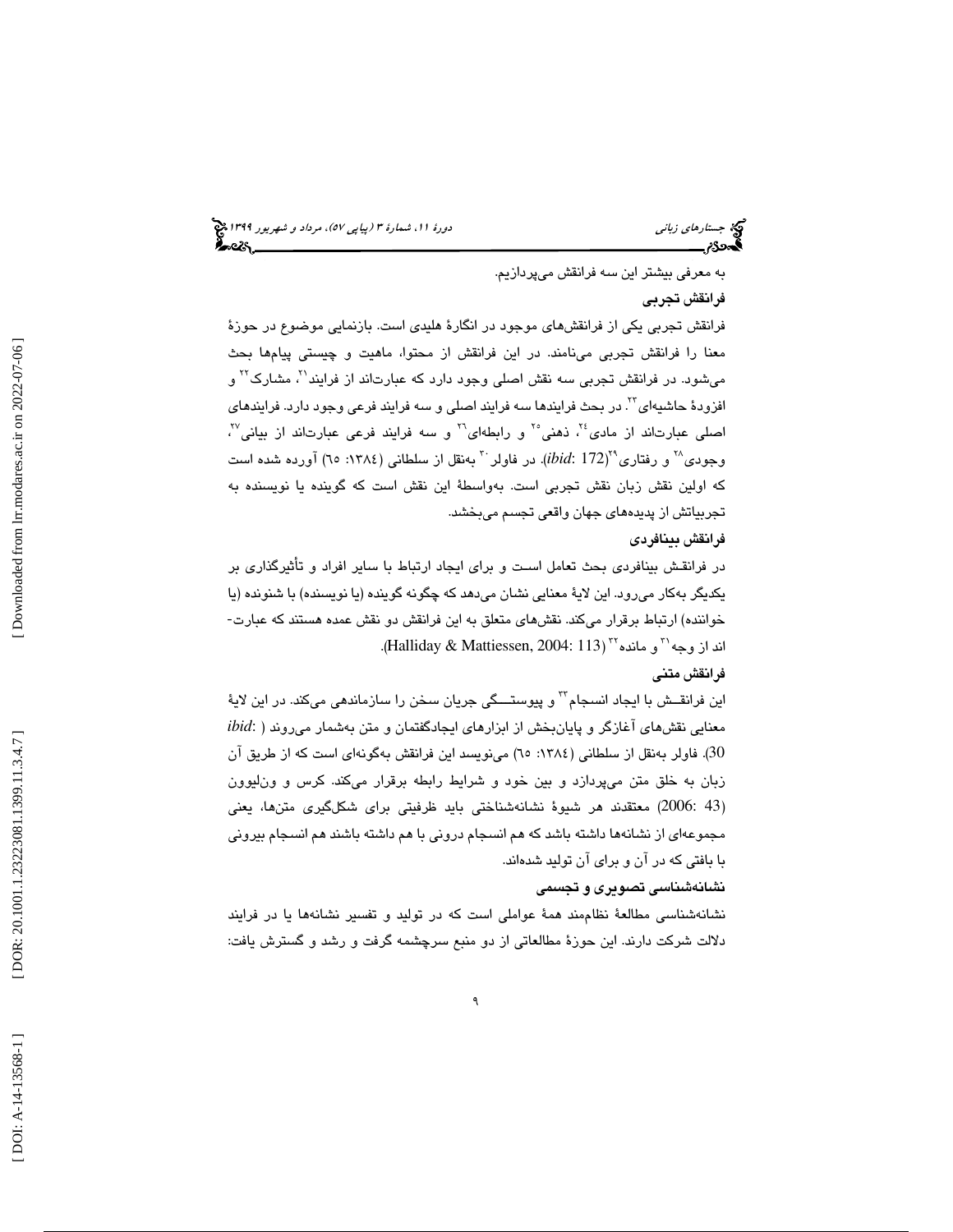یکی آرای زبانشناس سوئیسی سوسور<sup>،۳</sup> و دیگری نوشتههای منطقدان امریکایی پیرس°<sup>۳</sup>. ضمیران (۱۳۸۳: ۱۸۳ ـ ۱۸۵) در شرح نشانهشناسی هنرهای تصویری مینویسد: بارت<sup>۲۰</sup> را بايد در زمرهٔ نخستين نشانهشناسان تصويري بهشمار آورد. او با چاپ مقالهٔ كوتاهي موسوم به بلاغت تصوير زمينة رويكردي نوين به تصوير را فراهم آورد. شعيري (:1383 162) بنيان- گذار حوزهٔ نشانه ـ معناشناسی در ایران در خصوص تصویر چنین اظهار میکند:

گر بپذيريم كه هدف گفتمان كلامی هدايت گفتهخوان بهسوی نوعی «ديدن» يا بينش ديداری ا.<br>ا است، در اين صورت ترديدي نيست كه تصوير، بهمنزلة گفتمان ديداري ما را مستقيم و بيواسطه با موضوع ديداري مرتبط ميسازد. به ديگر سخن ، در گفتمان كلامي بايد از مرز كلمه بگذريم تا در پشت آن تصويري رؤيت كنيم ، در حالي كه تصوير بهخوديخود نوعي ارتباط فوري است كه ما را بيدرنگ با آنچه غايت گفتمان كلامي است ارتباط ميدهد. اگر به تصوير به- منزلة يك جريان مستقل معنايي نگاه كنيم، آن وقت بايد اين نكته را بپذيريم كه تصوير بهخوديخود هدف مند است و اين هدف از شرايط توليدي خاصي كه بر آن حاكم است، پيروي مي كند. در چنين حالتي، تصوير را بهمنزلة وسيله اي در خدمت ديگر موضوعات معنايي نمي شناسيم؛ بلكه آن را موضوعي مي دانيم كه داراي تمامي شرايط توليد معناست.

بحث مهم ديگري كه ميبايد به آن پرداخته شود، مسئلهٔ تلفيق حسهاي مختلف است. وجود بعد حسي در نشانههاي ديداري كه شامل نظامهاي نوشتاري، تصويري و... است، در تبليغات و آگهيهاي مختلف جايگاه خاصي دارد. در اين موارد با نشانهشناسي تجسمي سروكار داريم كه در آن شاهد وجود پديدة تلفيق حسي هستيم (بابک معين، ١٣٨٥: ١٠٠ ـ ١٠١).

#### معناشناسي تصويري

معناشناسی تصویری جستوجویی است برای دستیابی به منطق پراحساس و جانداری كه ، :1376 79). <sup>37</sup> در پردة نقاشي، عكس يا اعلانات تبليغاتي وجود دارد (شعيري بهنقل از فلش نخستين گام براي معنايابي در نقاشي، استخراج اشكال ظاهري است كه در نگاه اول بهچشم هر بينندهاي ميآيد. گام دوم در بررسي نقاشي، مطالعة خطوط و اشكال هندسي است. گفتني است كه چپ و راست هر تصوير با توجه به چپ و راست بينندة آن تصوير مشخص ميشود. بر اساس نظرية ژاک فونتني^'، ارائهٔ خطوط و اشکال مختلف در يک تصوير و سازماندهي آنها از سوي گفتهپرداز ديداري، يك ميدان اطلاعاتي ايجاد ميكند كه نتيجة آن يك فضاي شناختي قابل مشاهده برای فاعل مشاهدهای ــ ادراکی (بیننده) تصویر است. بنابراین، صورتها و خطوط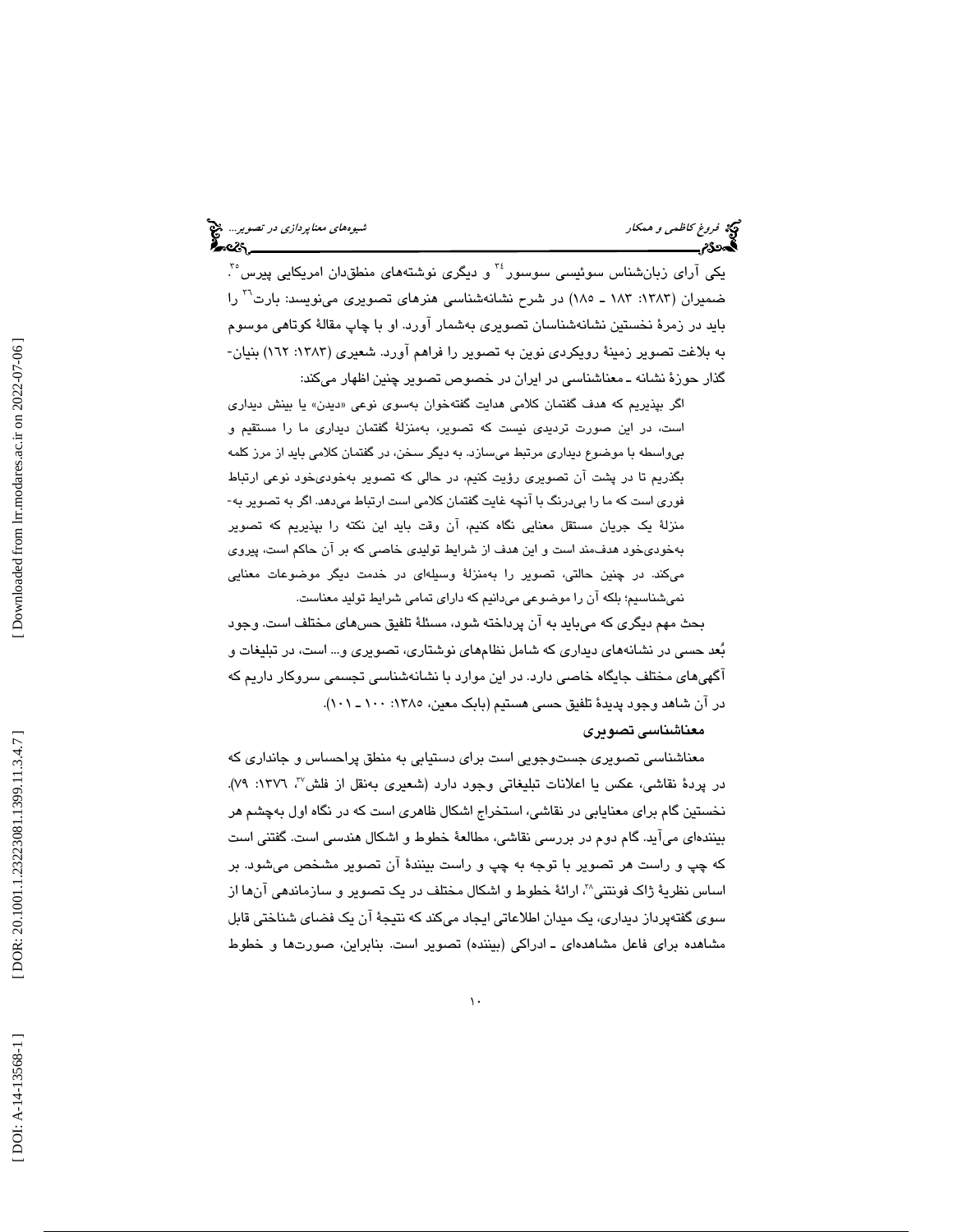# جستارها*ي زباني (هي دورة 1391 هـ* مرداد و شهريور 1191 هجري 1394 هجريور 1394 هجريور 1394 هجريور 1394 هجريور 1394

موجود در نقاشي به ما كمك ميكند تا به بعد زيباشناختي و معناي نهفته در آن نزديك شويم. نشانه ـ معناشناسي ديداري

نشانه ـ معناشناسي ديداري بهدنبال تبيين اين موضوع است كه ديگر نميتوان متون ديداري را محل تجمع صرف نشانهها دانست. چنين متوني فرايندي را شكل ميدهند كه معنا در آنها امري ازپيشمشخص و شكلگرفته نيست. درواقع، شكلگيري معنا نتيجة تعامل بين پلان صورت و محتوا از يك سو و حضور فعال و معناساز گفتهپرداز و گفتهخوان از سوي ديگر است. معنا در انزوا و پشت درهاي بسته توليد نميشود. معناي متون ديداري نهتنها وابسته به شرايط صوري بيان است؛ بلكه همواره سطوح ديگري مانند سطح كاربردي و فيزيكي را نيز شامل ميشود (شعيري، :1392 ـ 73 )74.

#### استعارهپردازي

استعاره از ديدگاه نشانهشناسي اجتماعي مفهومي چندشيوه است كه نه فقط مختص زبان است؛ بلكه در هر شيوة معناپردازي نيز ميتواند بهكار رود. يكي از روشهاي تركيب كه امروزه در تبليغات به ان توجه میشود «استعارهپرداز*ی* تصویری» است که با ترکیب دو جزء ناهمخوان كه در ظاهر امكان كنار هم آمدن نداشتهاند و در عادتهاي بيننده مشابه آن تجربه نشده است به معنايي جديد دست يابند. عملكرد آن شيوه بهگونهاي است كه يك جزء تصوير داراي شبكهاي از معناهاي گوناگون است كه هر كدام بالقوه ميتواند در ذهن تداعي شود. بعد از اينكه جزء ديگر تصوير به آن پيوند ميخورد، بر روي بخشي از شبكة معنايي جزء اول تأكيد شده و برجستهتر ميشود (صدقي، 1390).

#### رويآورد شناختي گفتمان و انواع حضور

گفتمانها ما را با دو نوع حضور مواجه ميسازند: يكي حضور كنشي و كاربردمحور و ديگري حضور غيركنشي و شوشمحور (شعيري، :1395 89). دنياي درون همواره در ارتباط با دنياي بيرون قرار دارد. درمجموع، سه نوع ارتباط و تعامل با دنياي نشانهها براي سوژه قابل تصور است: نخست اينكه، سوژه درون دنياي نشانهها قرار داد. دوم آنكه سوژه با فاصلة كمي از دنياي نشانهها بهسر ميبرد و سوم، سوژه در خارج از دنياي نشانهاي و در دنياي ديگري قرار دارد و فاصلة بين دو دنيا زياد است.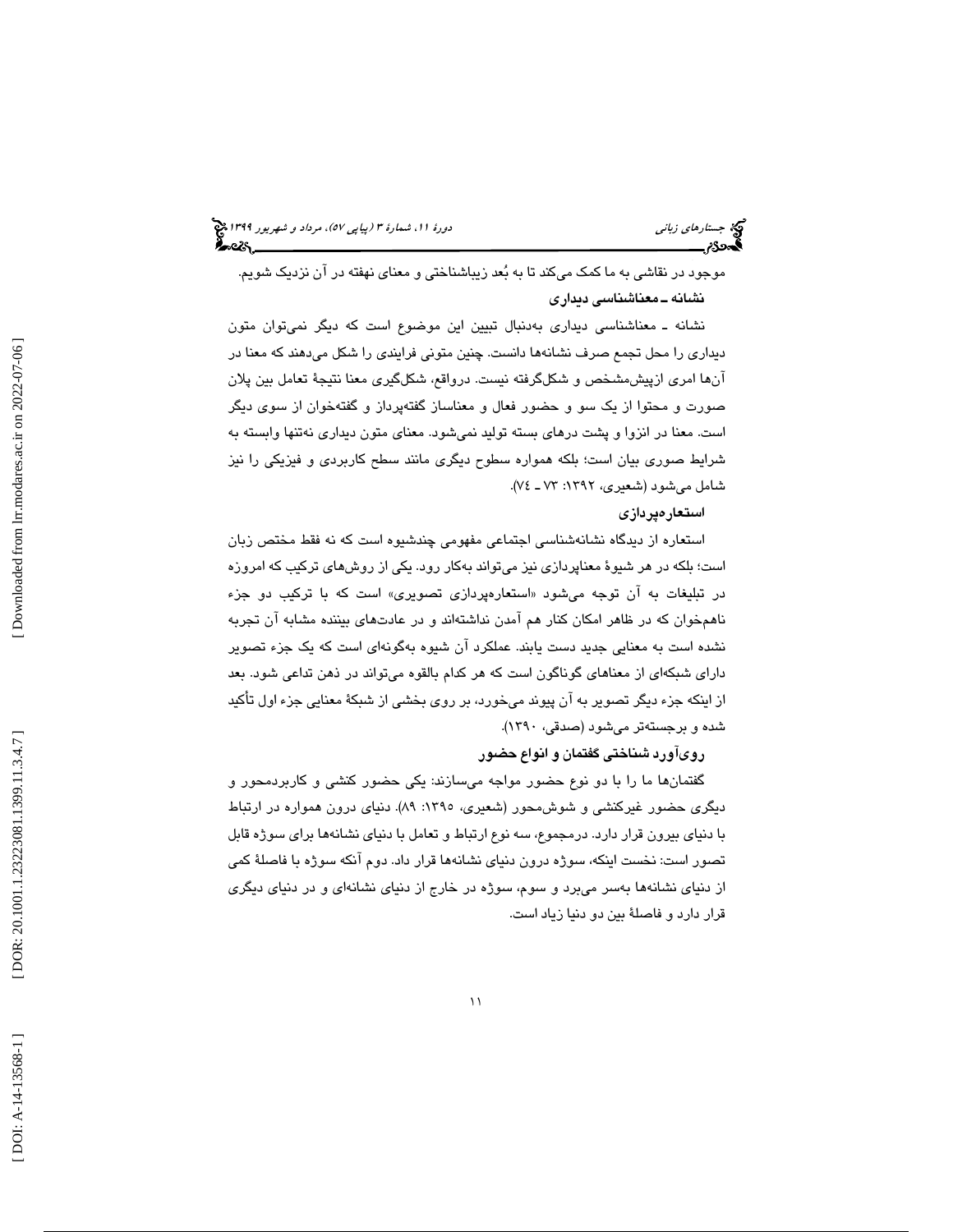فروغ كاظمى و همكار شيوههاي معناپرد*ازى در تصوير...*. في معناپرد*ازى در تصوير...*. في معناپردازي در تصوير... في<br>**السمن در تصوير** 

#### زاوية ديد انفصالي (برونگرا) و اتصالي (درونگرا)

در زاوية ديد انفصالي با كليتي مواجه هستيم كه تجميع مكاني است كه نگاه درونمتني ندارد. به همين دليل زاوية ديد انفصالي است. در اين موارد نشانة كلامي جايگزين حضور سوژهٔ دیداری میشود و آن نقصان را جبران میکند (*همان*، ۱۳۹۲: ۱۷۰). در زاویهٔ دید اتصالی رابطة گفتهپرداز با موضوع خود رابطهاي نزديك و صميمي است. عمل ديداري (پرتاب نگاه از درون تصوير به بيرون) ارتباط را عاطفي و در عين حال نزديك و مستند كرده است (همان: 174 ـ 175). درواقع، ميتوان گفت كه زاوية ديد قابل مقايسه با فرانقش بينافردي در زبان- شناسي نقشگراست.

تحليل دادهها



نمونة 1: روغن مايع گياهي لادن **Example 1.** Ladan sunflower oil

در اين بيلبورد تصوير خانوادهاي خوشحال در قلبي قرمزرنگ و در مركز تصوير ارائه شده است. از منظر فرانقش تجربي، اين تصوير، اسباب و ابزاري است كه از طريق آن شيوة مفهومسازي برخي از تجارب ما انسانها و بهطور اخص مخاطبان اين تبليغ را ميتوان بيان كرد. رخدادهاي اين تصوير از منظر تجربي درواقع، همان توصيف معناي شناختي و گزارهاي است. آنچه ميبينيم گوشهاي از تجارب عالم بيرون و جهان خارج است كه بهصورت معنا در تصوير درون قلب عينيت يافته است. در اين تصوير، طبق سازوكارهاي نقشي فرانقش تجربي، مفاهیمی همچون زندگی در کنار خانواده با فرایندهای مادی «جشن گرفتن»، «مهمانی دادن» و «خوردن» و مانند آن (كه رخدادهای عالم بیرون است) بازنمایی میشود. اعضای خانواده كه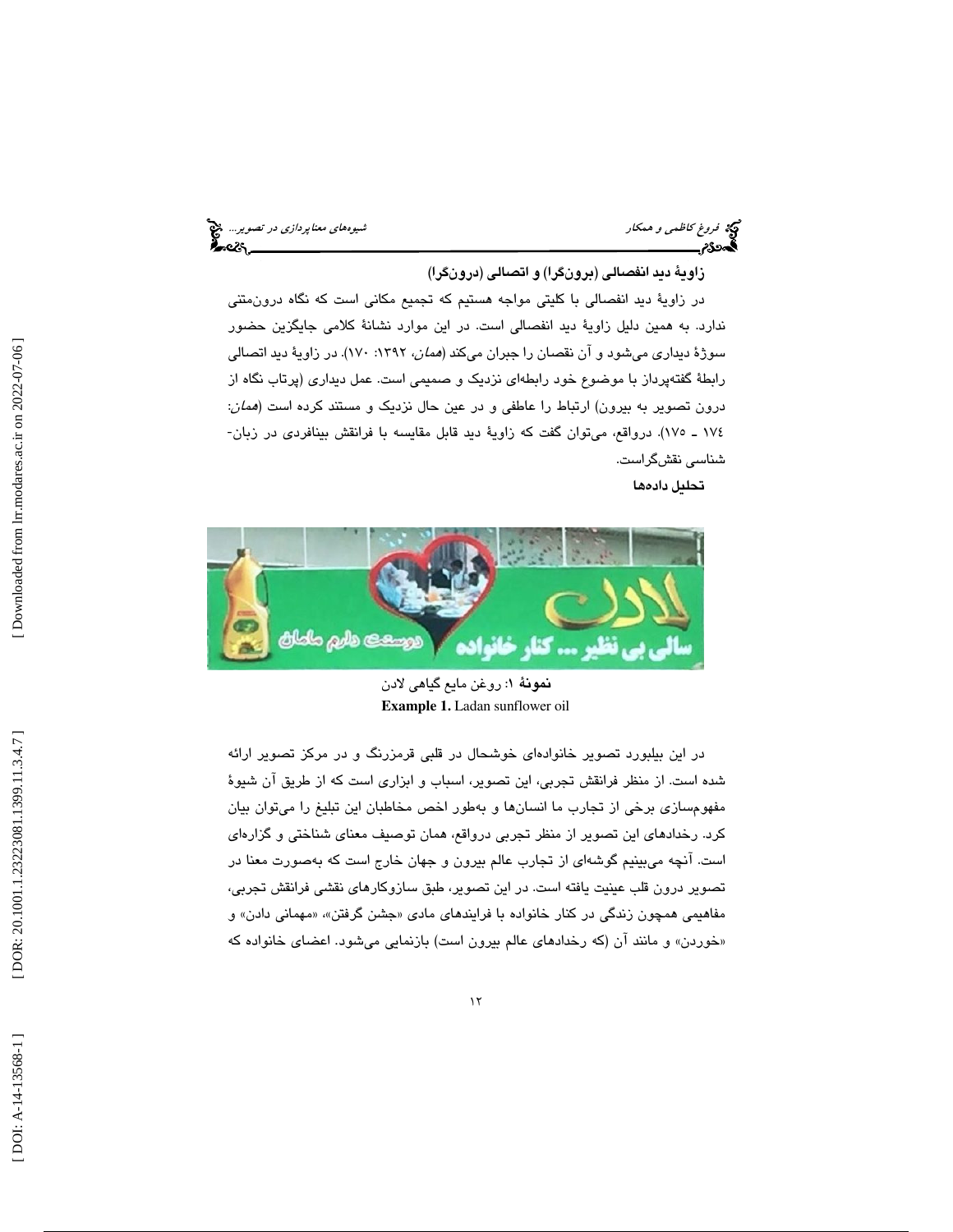سرشان را خم كرده و در حال ديدن چيز*ى* هستند، محمول «ديدن» را كه از فرايندهاى ذهني اين فرانقش است، بازنمايي ميكنند. علاوه بر آن، مفاهيمي چون «دوستداشتن» و«عشق ورزيدن به مادر» (عواطف و احساسات عالم درون ما) بهصورت فرايندهاي حسي (از نوع ذهني) تبيين ميشوند كه در قالب نوشتار، در كلام بيلبورد پديدار شده است. فرانقش تجربي اين تبليغ، از طريق استعاره كه خود مفهومي شناختي است، نيز قابل تبيين و بازنمايي است.

تصوير روغن لادن در حاشيهٔ سمت چپ و نام «لادن» در حاشيهٔ سمت راست تصوير كه با رنگ زرد خود برجسته شدهاند، گويا تصميم دارند از مكان خود خارج و وارد فضاي بيننده شود كه به آن اهميت دو چندان ميبخشد. از آنجا كه رسمالخط و نوشتار فارسي از راست به چپ است، همين وضعيت در مورد تصوير بيلبورد نيز صدق ميكند. به ترتيب، ابتدا تصوير قلب و سپس تصوير روغن لادن آمده و درجة اهميت تصاوير نيز بهنوعي نشان داده شده است. از اين منظر، ميتوان اطلاع نو و كهنه را نيز به همين ترتيب (ابتدا قلب و سپس لادن) در بيلورد مشاهده كرد. با تأمل بيشتر لايههاي عميقتر استعاره را ميتوان اين چنين بازكاويد. تصوير قلب با رنگ قرمز از يكسو استعاره از دوست داشتن (مادر) است و از سوي ديگر، حكايت از قلب سالم و درنتيجه، تندرستي در پي مصرف كالاست. علاوه بر اين دو مفهوم با دقت بيشتر درمييابيم كه تصوير ِقلب، در قلبِ بيلبورد (مركز و وسط آن) است و با كاويدن بيشتر حتي ميبينيم كه تصوير قلب، در قلبِ متن، يعني وسط متن و بين دو جملة موجود قرار گرفته است. لذا، قلب قابليت بازنمايي چهارگانهاي يافته است. درنهايت، با مجموعهاي از معناها و شبك ههاي معنايي هر يك از اين چهارگانههاي متفاوت، مفهوم اصلي و مدنظر برجسته و تأكيد شده است. به همين سبب و به واسطة اين ويژگيهاست كه بيلبورد را متني چندشيوه تلقي ميكنند. بررسي ديگر فرانقش مطرح در نظرية نقشگرا كه فرانقش بينافردي است، نشان ميدهد در اين بيلبورد تعامل ديداري مستقيم وجود ندارد. نوع زاوية ديد در اين تبليغ از نوع انفصالي است. نگاه افراد خانواده به مخاطب نيست و بيننده با مشاركان تعامل ديداري مستقيم (بصري) ندارد؛ علاوه بر اين در متن تصوير نيز از اشارهگرهاي قوي استفاده نشده است.

عرضة كالا در اين تعامل از نوع ارائة اطلاعات و نقش گفتاري آن خبري است. اگر از منظر فرانقش متنی بنگریم متوجه میشویم که جمله/ بند «سالی بینظیر… کنار خانواده» چگونه چينش شده و زنجيرة كلام شكل گرفته است. طبق اين فرانقش مشخص است كه چگونه پيام با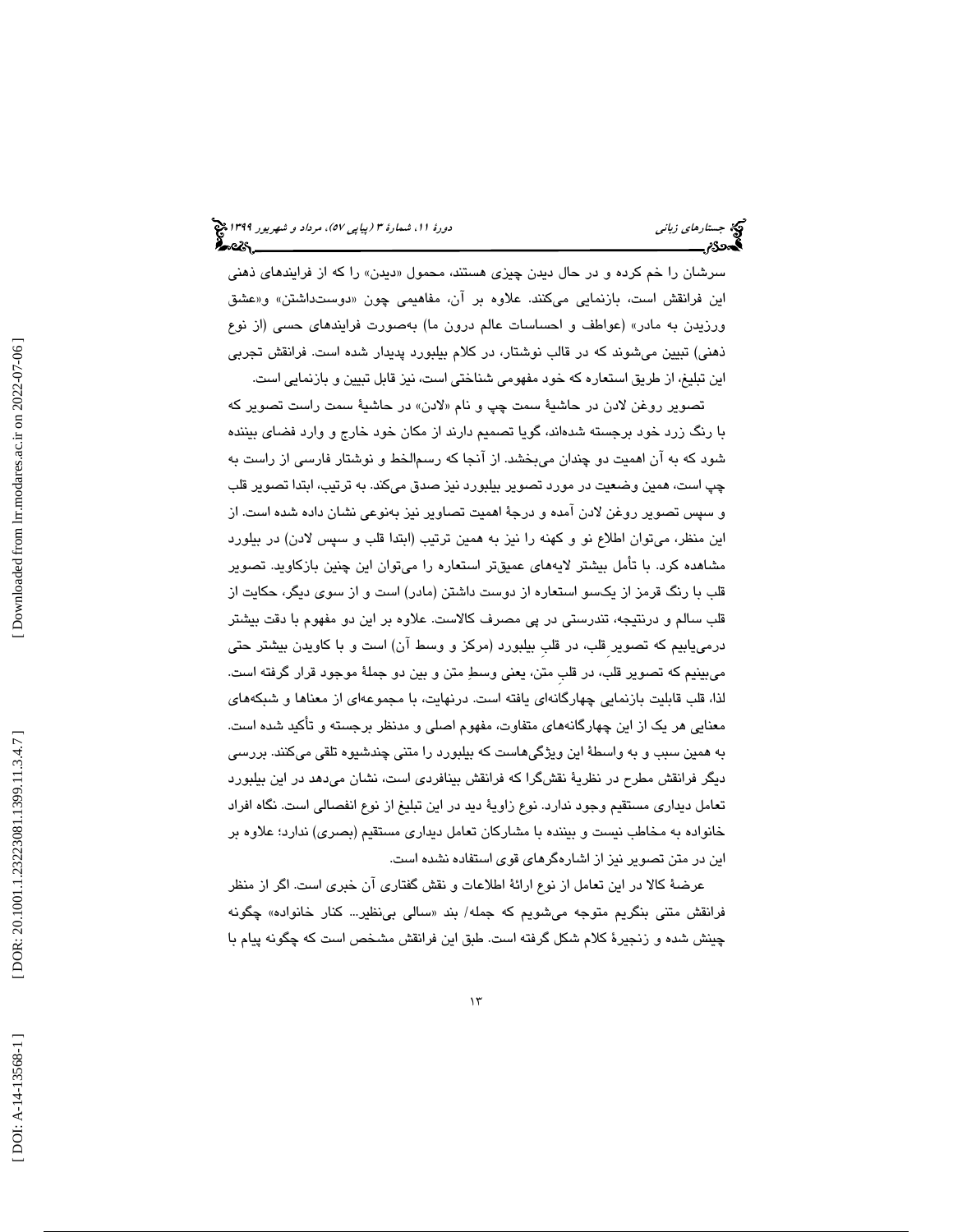فروغ كاظمى و همكار شيوههاي معناپرد*ازى در تصوير..*. في معناپرد*ازى در تصوير...*<br>**گيهن53م <u>شيوههاي معنا</u>ر معنا**ك معناپردازي معناپردازي معناپردازي معناپردازي در تصوير...

كمک زبان و بافت انتقال مییابد. اغازگر بند «سالی بیiظیر» است که اطلاع نو محسوب شده و در سمت راست تصوير آمده است؛ يعني تأكيد به داشتن سالي بينظير بهسبب مصرف سالانه و مداوم این کالای با کیفیت «کنار خانواده» (همراه با عکس خانواده) و یا بند «دوستت دارم مامان» تأكيد به دوست داشتن (همراه با عكس قلب) كه اطلاع كهنه محسوب شده ميشوند و در سمت چپ آن قرار دارند. گفتني است راست و چپ هر تصوير با توجه به راست و چپ بينندة آن تصوير مشخص ميشود. به همين سبب در فرهنگ ما با توجه به شكل نوشتار راست به چپ اهميت دارد و اطلاعات نو و كهنة اين بيلبورد نيز در اين ارتباط شكل گرفتهاند. با استناد به سازوكارهاي نظري موجود در نقشگرايي، بازنمايي فرانقش متني در اين تبليغ بدين صورت است كه تصوير و شكل ظاهري بيلبورد با متن، محتوا و آنچه در آن مرقوم شده است، بهگونه اي واحد از طريق بازتوليد متني منسجم و داراي پيوستگي لازم، هر دو در يك راستا در پيشبرد و بيان معنا كوشيدهاند.



نمونة 2: روغن مايع گياهي آفتاب **Example 2**. Aftab sunflower oil

اين تصوير تبليغاتي به دو قسمت راست و چپ تقسيم شده است. قسمت راست تصوير ساختاري باز، تمامنشده و استعاري دارد؛ اما قسمت چپ تصوير داراي ساختاري صريح، بسته و تمامشده است. درواقع، در قسمت راست تصوير ما با دنياي فراواقعي و در قسمت چپ تصوير با دنياي واقعي سروكار داريم. تصوير طبيعت زيبا در سمت راست تصوير بهصورت دشتي سرسبز و آسماني آبي حاكي از طبيعي بودن محصول است. از يكسو خورشيد استعاره از گرما و انرژي و دست نيز استعاره از قدرت و انرژي است. از تركيب اين دو مفهوم (دست و خورشيد) مفهوم قدرت حاصل ميشود كه در اثر مصرف اين روغن به فرد رسيده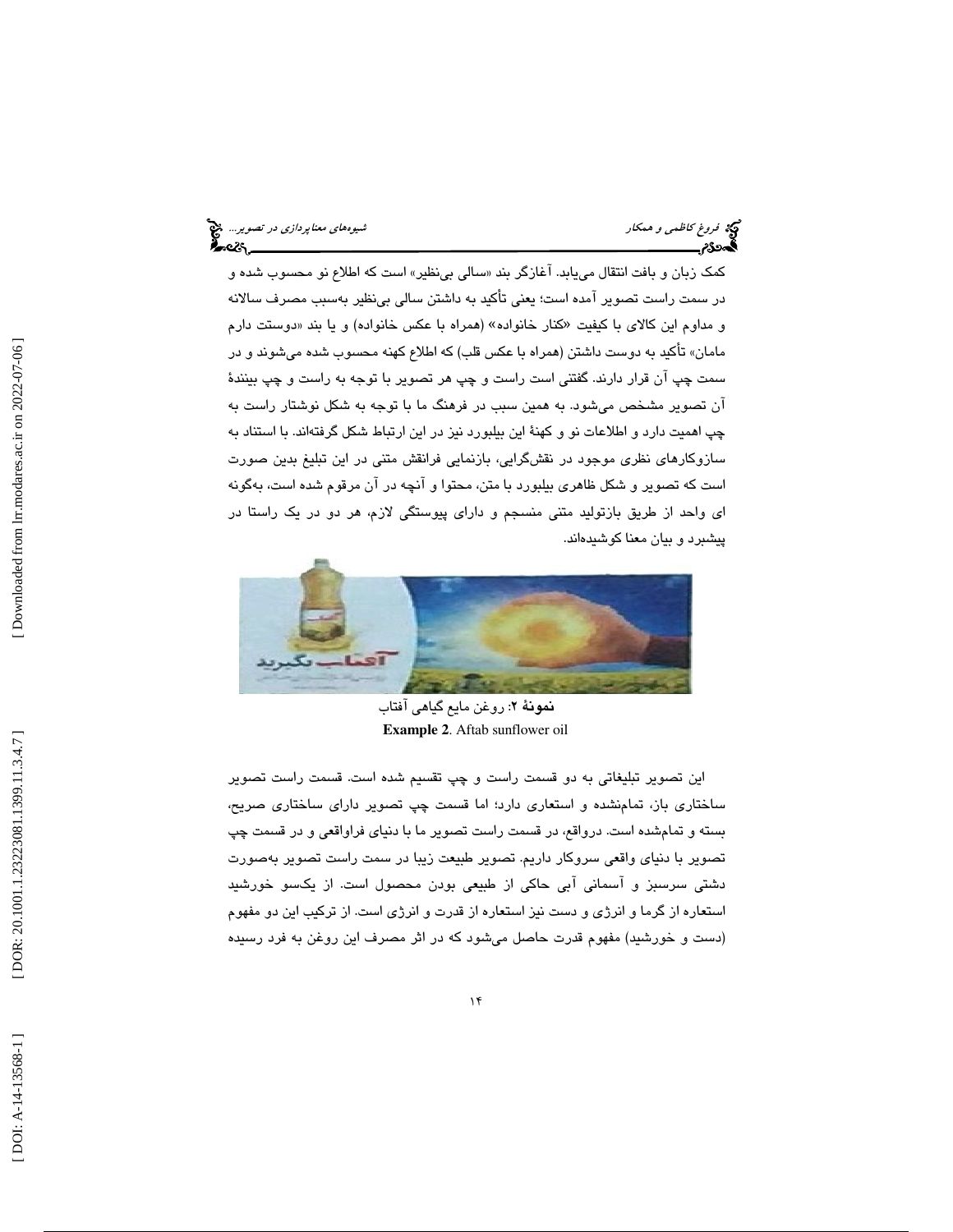است. از ديگر سو، در جملهٔ «افتاب بگيريد» در سمت چپ تصوير محمول گرفتن (در معنا*ی* خريدن) بهكار رفته و در تصوير سمت راست نيز فردي آفتاب را با دست خود گرفته است و محمول گرفتن (در معنای نگه داشتن) بهکار رفته است و همچنین، جملهٔ «افتاب بگیرید» (در معناي استفاده از نور خورشيد و تابيدن بر فرد) تلويحاً بدان اشاره دارد كه مصرف اين روغن همانند تابش آفتاب به بدن است. درواقع، نام اين محصول (آفتاب) در درون خود خوانش استعارهاي برگرفته از كل آگهي را دارد. اين نمونه شاهدي است براي شناساندن استعارة كلامي از طريق افزودن شبكههاي معنايي متفاوت «گرفتن» در زبان فارسي و ايجاد پيوند ميان آنها و برقراري يك ارتباط خاص و جديد و تازه كه ما را به وراي استعارهپردازي تصويري سوق ميدهد. تصوير مندرج در سمت چپ بيلبورد بر روي بستهبندي اين روغن نيز همرنگ خورشيد و زرد است و بهنوبة خود در راستاي هدف تبليغ كوشيده است. پس با استفاده از مجموعهاي از معناها و شبكههاي معنايي مرتبط با هر يك، چه از طريق نوشتاري و چه از طريق ديداري (تصوير) پيام به مخاطب فهمانده شده و استعارهپردازي صورت گرفته است. از اين رو، متوجه ميشويم كه در بيلبورد حاضر، شيوة مفهومسازي اين تجربة مشترك (مصرف روغن آفتاب) ـ كه طبق ديدگاه نقشگرا همان فرايند تجربي است ـ بهخوبي قابل بازنمايي است.

حال با نگاهي از منظر فرانقش متني به تبيين و بازنمايي ميپردازيم. از آنجا كه در اين فرانقش ترتيب قرار گرفتن سازههای بند مهم است، در جمله يا بند کوتاه «افتاب بگيريد» چينش عناصر زباني به گونهاي است كه آفتاب در جايگاه آغازگر و در سمت راست متن قرار گرفته است و «بگيريد» در پايانبخش. از انجا كه اغازگر موضوع سخن را مشخص ميسازد، درميeابيم كه قرار است درمورد «روغن افتاب» صحبت و تبليغ شود. اين ارايش سازهها نشان ميدهد كه كلام درمورد روغن آفتاب پيش ميرود و متن هم درمورد آن شكل ميگيرد و اين يعني تجلي فرانقش متني در اين بيلبورد. علاوه بر اين در اين تبليغ با كاربرد شناسة دوم شخص در فعل، مخاطب شخصيسازي شده است و ادب سلبي نيز رعايت شده است. اگر تحليل خود را طبق ديگر فرانقش مطرح در نقشگرايي هليدي ادامه دهيم به فرانقش بينافردي ميرسيم. در مورد زاوية ديد تصوير اگرچه تعامل ديداري اتفاق نيافتاده و هيچ پيوندي ميان هيچ نگاهي در درون تصوير و بيرون از تصوير برقرار نميشود؛ اما بهدليل استفاده از اشارهگرهاي قوي تصوير نظام اتصالي ساخته است. با توجه به نقشهاي موجود در اين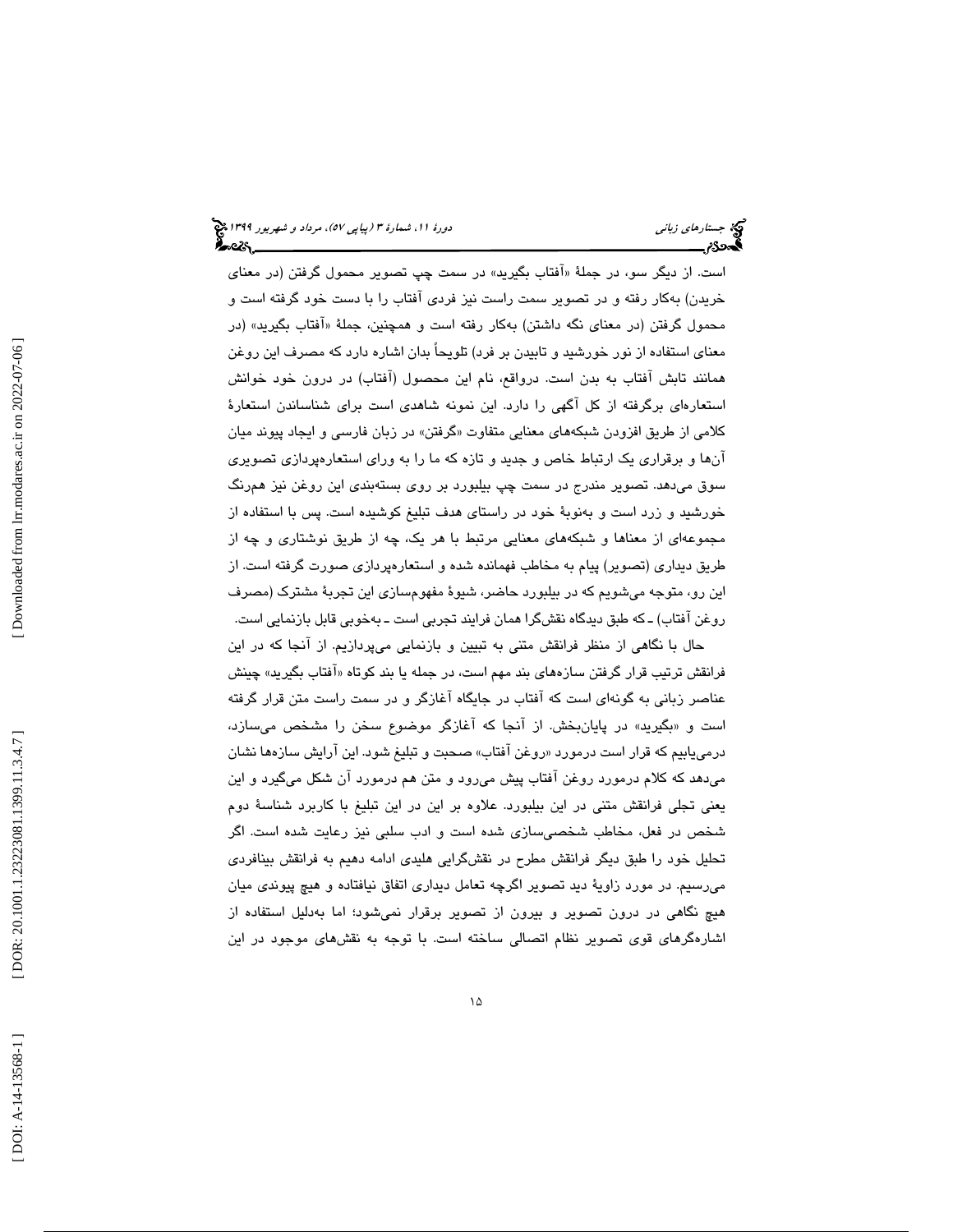فروغ كاظمى و همكار شيوههاي معناپرد*ازى در تصوير..*. في معناپرد*ازى در تصوير...*<br>**گيهن53م بيروه معناپردازي معناپردازن در تصوير معناپردازي معناپردازي در تصوير به معناپردازي در تصوير...**<br>**گيهن53م** 

فرانقش، در بند كوتاه «افتاب بگيريد»، كلمهٔ «افتاب» در وجه و «بگيريد» در بخش مانده جای ميگيرد. طبق اين فرانقش آنچه در تعامل مهم است در قسمت وجه بند ظاهر ميشود و در اينجا «افتاب» در وجه امده است. پس باز میبینیم كه نقش ان در تعیین گفتار، نقشی كلیدی است. به لحاظ مفهوم دربارهگی<sup>۲۹</sup> کل بند شعار تبلیغاتی حولِ محور<sub>ِ</sub> فاعل است که در وجه قرار میگیرد و در اينجا وجه همان «افتاب» است. به بياني ديگر، طبق اين فرانقش در هر تبادل و تعامل نوعي دادوستد مطرح است و كالا يا خدماتي عرضه ميشود. در اينجا نيز بند كوتاه يادشده مطابق سازوكارهاي اين نظرية نقشگرا حاوي امر و دستور است و مخاطب را به خريد محصول (روغن) امر ميكند و بهنوعي از پيشنهاد فراتر رفته است؛ يعني از چهار حالت خبري، امري، پرسشي و پيشنهاد، نوع تعامل بهصورت امري را شاهد هستيم و نه سه نوع ديگر.



نمونة 3: چيتوز **Example 3**. CHEETOS

در بررسي اين آگهي در نگاه اول شايد بهنظر آيد كه كلام و تصوير ارتباطي با هم ندارند؛ اما با تعمق در ان ميتوان دريافت كه عبارت «چيتوز، يه گاز خوشمزه» در كلام و نيز تصوير ميمون كه در حال گاززدن موتور است، اين ارتباط و پيوستگي را فراهم آوردهاند. استعارهپردازي موجود اينگونه رقم خورده است كه با تركيب دو جزئي كه در ظاهر جدا از هم مينمايند و مخاطب معمولاً آنها را با هم تجربه نكرده است، معنايي جديد ساخته شده است. جزء اول (گاز) در عبارت «چيتوز، يه گاز خوشمزه» داراي شبكههاي معنايي گوناگون است (كندن، جويدن و...) كه بالقوه در ذهن تداعي ميشود و جزء دوم با شبكههاي معنايي خاص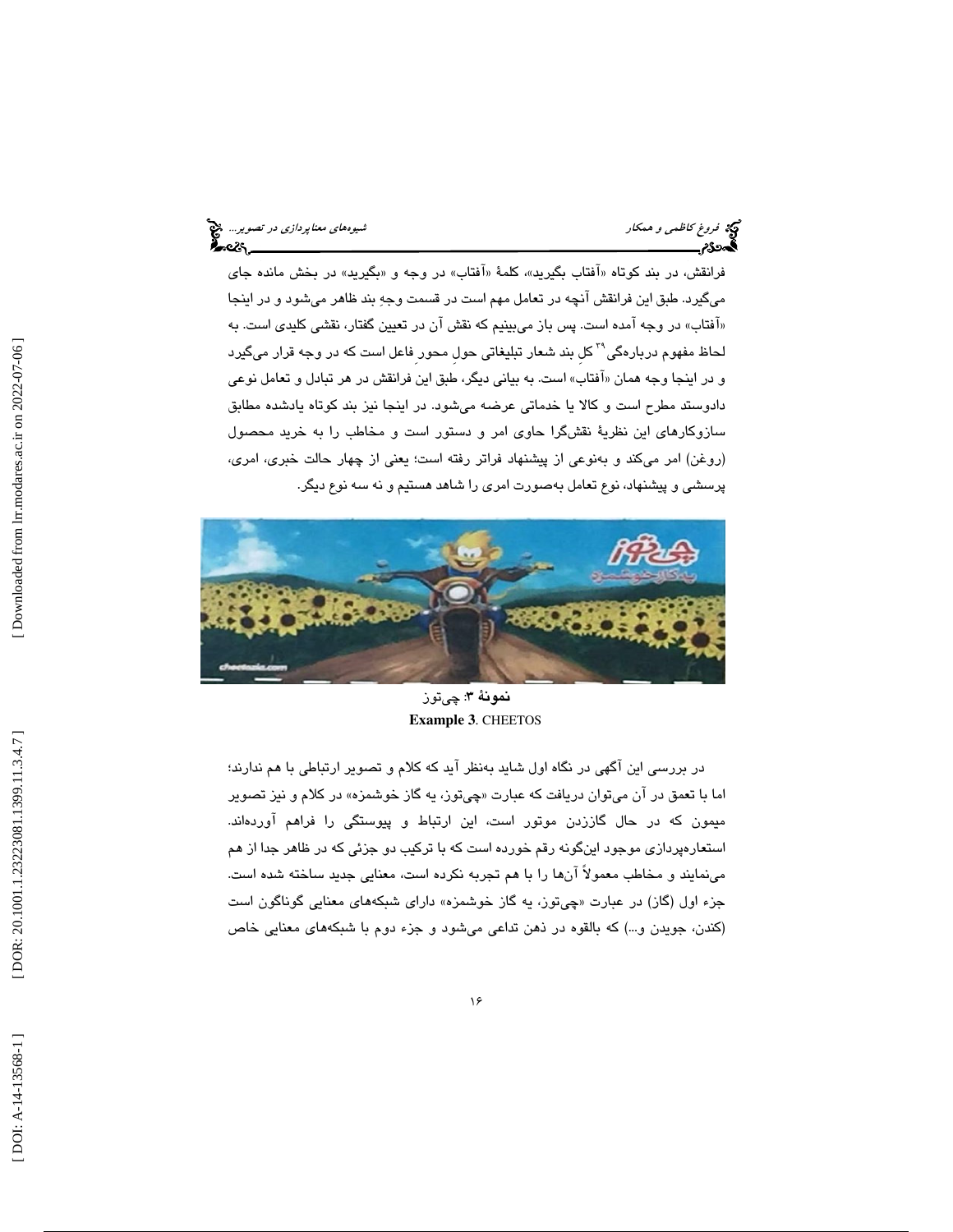خود كه همان گاززدن موتور و تند راندن است، به آن پيوند ميخورد تا جزء اول را تأكيد و برجسته نمايد. اين تأثير متقابل مخاطب را وارد فضاي مفهومي جديدي ميكند كه شايد تا به حال تجربه نكرده است و از آنجا كه مخاطبان اين تبليغ كودكانند و كودكان و بهويژه پسران در بازيهاي خود نقش رانندگي ماشين يا موتور را بازي ميكنند، از طريق شبكههاي معنايي جزء دوم به جزء اول ميرسند كه همان خوردن و امتحان كردن چيتوز است. اين حالت را ميتوان در نوع خود شيوة نويني از استعارهپردازي تلقي كرد و آن را بهمنزلة حالتي جديد شناساند؛ زيرا استعارهپردازي تصويري درواقع، تلفيق دو تصوير درهم است؛ اما در اينجا با تلفيقي از كلام و تصوير مواجه شدهايم. گاز زدن چيتوز و گاز زدن موتور بهمنزلة دو محمول از فرايندهاي مادي موجود در فرانقش تجربي قابل بازنمايياند. ويژگي جهتمندي اين تبليغ سوية روايي دارد. به لحاظ ويژگي رويآورد نيز رويآورد ديداري مبناي شكلگيري گفتمان تبليغاتي قرار گرفته است. در اين حالت، ميمون چيتوز سوار بر موتور و در حال گاز دادن به آن با فشارة بالاي خود آشكار و برجسته شده است. همچنين ، در بخش كلامي بيلبورد، از طريق بازسازي بند به « چيتوز، يه گاز خوشمزه است» ميرسيم. در اين بند، محمول «است» يک فرايند رابطهاي محسوب ميشود. نقش فرايندهاي رابطهاي بيان ويژگيهاست و به همين سبب، در اينجا نيز ويژگي خوشمزه بودن اين محصول (چيتوز) ذكر شده و قابل بازنمايي است. درواقع، شعار تبليغاتي آگهي، ميان محصول و خوشمزگي كه مخاطب به آن تمايل دارد، پيوند ايجاد ميكند. مشارك اين بند ميموني كارتني است كه در پي استفاده از محصول چنين سرزنده و شاداب شده است. تجربة خوردن چيتوز يا راندن در فضايي زيبا نيز، حوادث و پديدههاي پيرامون ما هستند كه مفهوم آنها بهواسطة معناي شناختي و گزارهاي قابل درك است و از تصوير و كلام تبليغ بازنمايي ميشود.

از منظر بينافردي عبارت «چيتوز، يه گاز خوشمزه» در جايگاه وجه و در سمت راست شعار تبليغاتي قرار گرفته و به اهميت آن تأكيد شده است. اين عبارت در تعامل با مخاطب در نقش ارائهٔ دانش و اطلاعات است و از اين رو، بندي خبري است. نگاه درون تصوير با نگاه بيرون آن پيوند خورده است. سوژة درون تصوير هم ميبيند و هم ديده ميشود. بنابراين ، تعامل ديداري رخ ميدهد. عمل ديداري ارتباط را عاطفي و در عين حال نزديك و مستند كرده است. از اين رو، نوع زاويهٔ ديد در اين آگهي اتصالي است و ميتوان گفت كه قابليت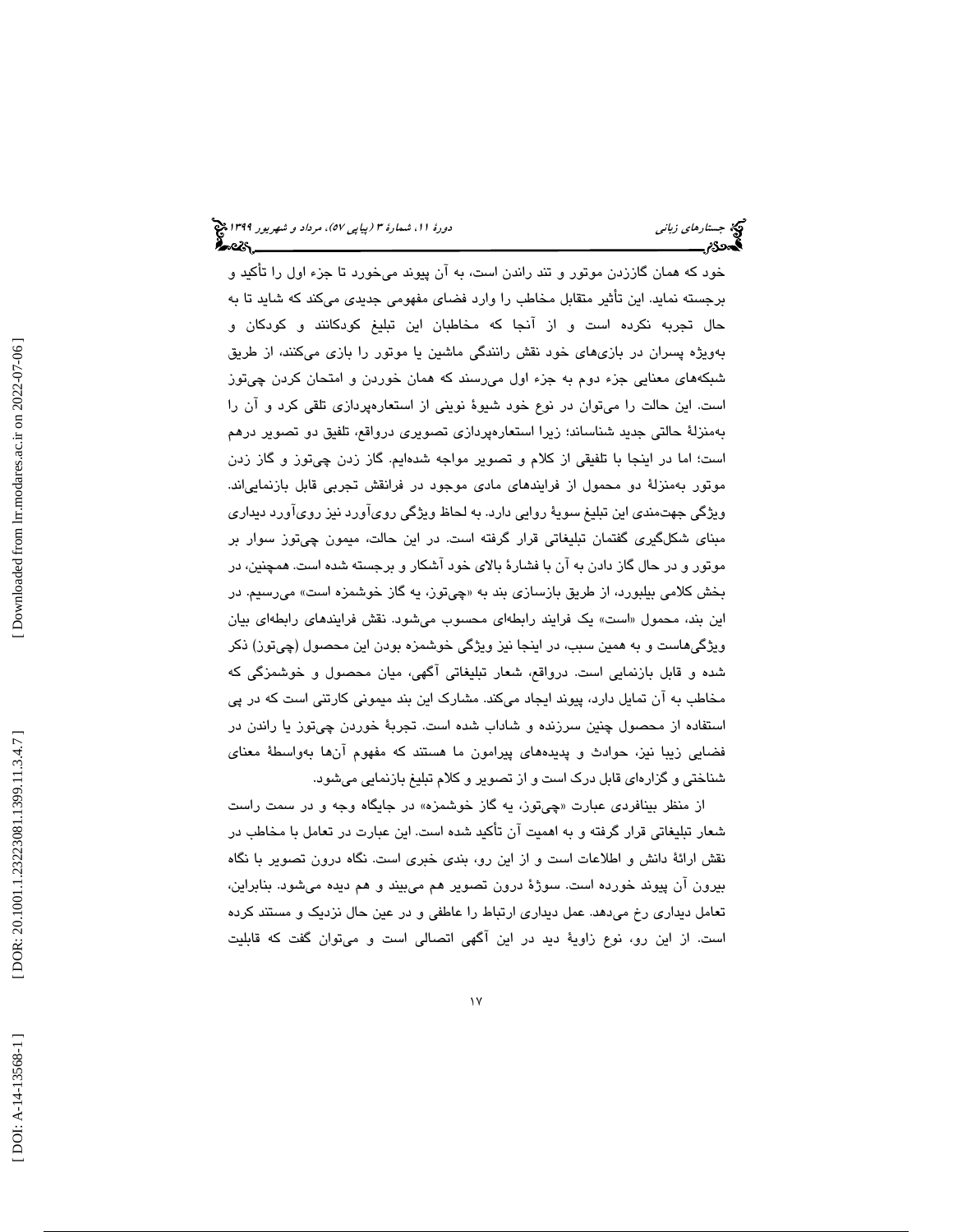فروغ كاظمى و همكار شيوههاي معناپرد*ازى در تصوير..*. في معناپرد*ازى در تصوير...*<br>**گيهن53م <u>شيوههاي معنا</u>ر معناپردازن در تصوير معناپردازي معناپردازي در تصوير معناپردازي در تصوير...**<br>**گيهن53م** 

گفتمانسازي تصوير نظام اتصال ايجاد كرده است. در اين تصوير كه متن ديداري تلقي ميشود شرايط حسي ـ ادراكي تعيينكنندة رابطه ميان مخاطب با متن ديداري است و بر اساس همين رابطه معنا كنونيت ميLبد. به عبارت ديگر، اين معنا همان معناي در حال «شدن» است كه در رابطة حسي ـ ادراكي بين بيننده و متن (مشخصاً تصوير) شكل ميگيرد. تصويري سيال كه بر اساس توليد رابطة عاطفي بهصورت شوشي قابل تبيين است.



نمونة 4: كولرهاي گازي تراست **Example 4**. Trust Air conditioner

در اين آگهي تصوير به دو قسمت راست و چپ تقسيم شده است. قسمت راست تصويري بسته و محدود و قسمت چپ تصويري باز و استعاري دارد. قسمت چپ اين بيلبورد تبليغاتي با به تصوير كشيدن اتاق خواب و بستري به رنگ سفيد و آبي و تصوير منظرهاي سبز و آرامبخش از پنجره ، استعاره از لحظات آرامشبخشي است كه محصول معرفيشده در آن براي مصرفكنندة خود به ارمغان خواهد آورد. اين بخش از آگهي با طرح وارهاي از فرهنگ جهاني پيوند بينامتني ايجاد كرده است؛ زيرا بستر و اتاقخواب در همة فرهنگها محل آرامش است. همچنين، در قسمت راست آگهي لفظ انگليسي Trust فعلي است در معناي «اعتماد كنيد» يا «اطمينان داشته باشيد». لذا، ارامش و اعتماد به هم پيوند خورده است و اين پيام را دربردارد كه به محصول مد نظر (كولرگازي) اعتماد كنيد و بخريد. در اينجا نيز استعارهپردازي هب صورت تلفيق كلامي رقم خورده است؛ يعني مفهوم فعل انگليسي Trust با اسم (نام تجاري كالا) تلفيق يافته است و البته ، تصوير اتاقخواب هم در راستاي آن هماهنگ شده است. در اين تبليغ، صرفاً به طرحوارههاي فرهنگي فارسي و فرهنگ جامعة ايراني بسنده نشده و بهشكلي فرافرهنگي عمل شده است. بدين معنا كه قراردادي كه دالهاي تصوير را به مدلولش مرتبط ساخته است، در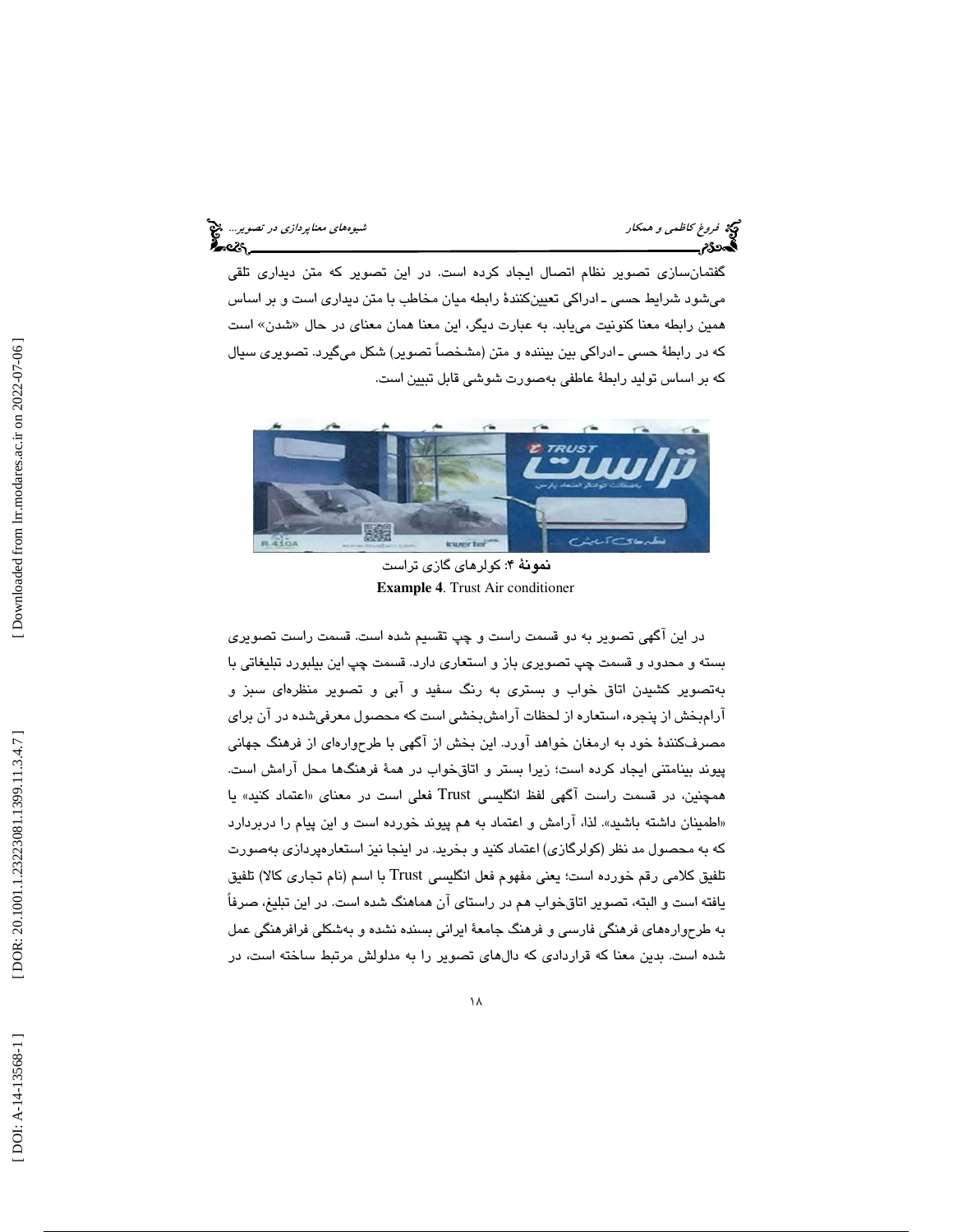گسترة جامعه و فرهنگ خاصي نيست. كلام و تصوير در سطحي دوبعدي نقش بستهاند و نمودي از صحنههاي جهان متعارف ما هستند. لذا ، معنا و صورت در هم آميختهاند و ماهيتي را شكل دا دهاند. كلام بيلبورد و تصوير آن هر دو توانستهاند در درك نظامهاي بنيادين معناي مدنظر بيلبورد مؤثر واقع شوند؛ يعني معنايي گزارهاي و شناختي كه حاصل از تجربة آرامش و اوقات فراغت است و فرانقش تجربي، آن را با تداعي كردن خواب و محلي براي خواب از طريق محمول خوابيدن بهمنزلة فرايندي مادي كه تجربهاي مشترك بين همة ما انسانهاست، بازنمايي ميكند. همچنين ، به لحاظ معناشناسي تصويري، عكس (اتاق خواب) يك ميدان اطلاعاتي ايجاد كرده كه در پي آن فضاي شناختي قابل مشاهده و قابل دركي را بهوجود آورده است. تأمل در بيلبورد از ديدگاه فرانقش متني نشان ميدهد كه توالي و زنجيرة كلام شكل گرفته و سازماندهي سخن انجام شده و پيام به كمك بافت و زبان انتقال يافته است. از آنجا كه در اين فرانقش ترتيب قرار گرفتن سازهها در توالي يكديگر بسيار مهم است، در جمله يا بند مذكور «تراست» بهمنزلهٔ اغازگر در ابتدای بند چینش شده و سپس ادامهٔ بند، یعنی پایانبخش را شاهد هستيم. لذا، تأكيد روی «تراست» قرار گرفته است؛ زيرا اين اغازگر كه با اندازهٔ بزرگتر به نسبت ساير حروف متن تبليغاتي، در وسط قسمت سمت راست آورده شده است، موضوع گفتوگو را روشن میسازد. این چیدمان عناصر زبانی به مخاطب میفهماند که گفتوگو درمورد «تراست» پيش مۍرود. به بياني ديگر، بدون تغيير عناصر (فقط با جابهجايي)، اين فرانقش شرايطي را هموار ميسازد تا به كمك اجزاي تشكيلدهندة بند، معناي تازهاي از آن برآيد. تعاملي كه در اين تبليغ ميتوان از منظر فرانقش بينافردي (در عرضة كالا و خدمات) مطرح كرد نقش پيشنهاد است (نه بار اطلاعاتي، يا درخواستي يا در قالب امر). در اين تبليغ هيچگونه تعامل ديداري اتفاق نيفتاده است و پيوندي ميان نگاهي در درون تصوير و بيرون از تصوير برقرار نميشود؛ اما ازآنجا كه تراست به معني اعتماد كردن در زبان انگليسي، صورت امري فعل است كه ضمير تو/ شما در آن مستتر است، نشانة كلامي جايگزين حضور سوژة ديداري شده و نقصان آن را جبران كرده است.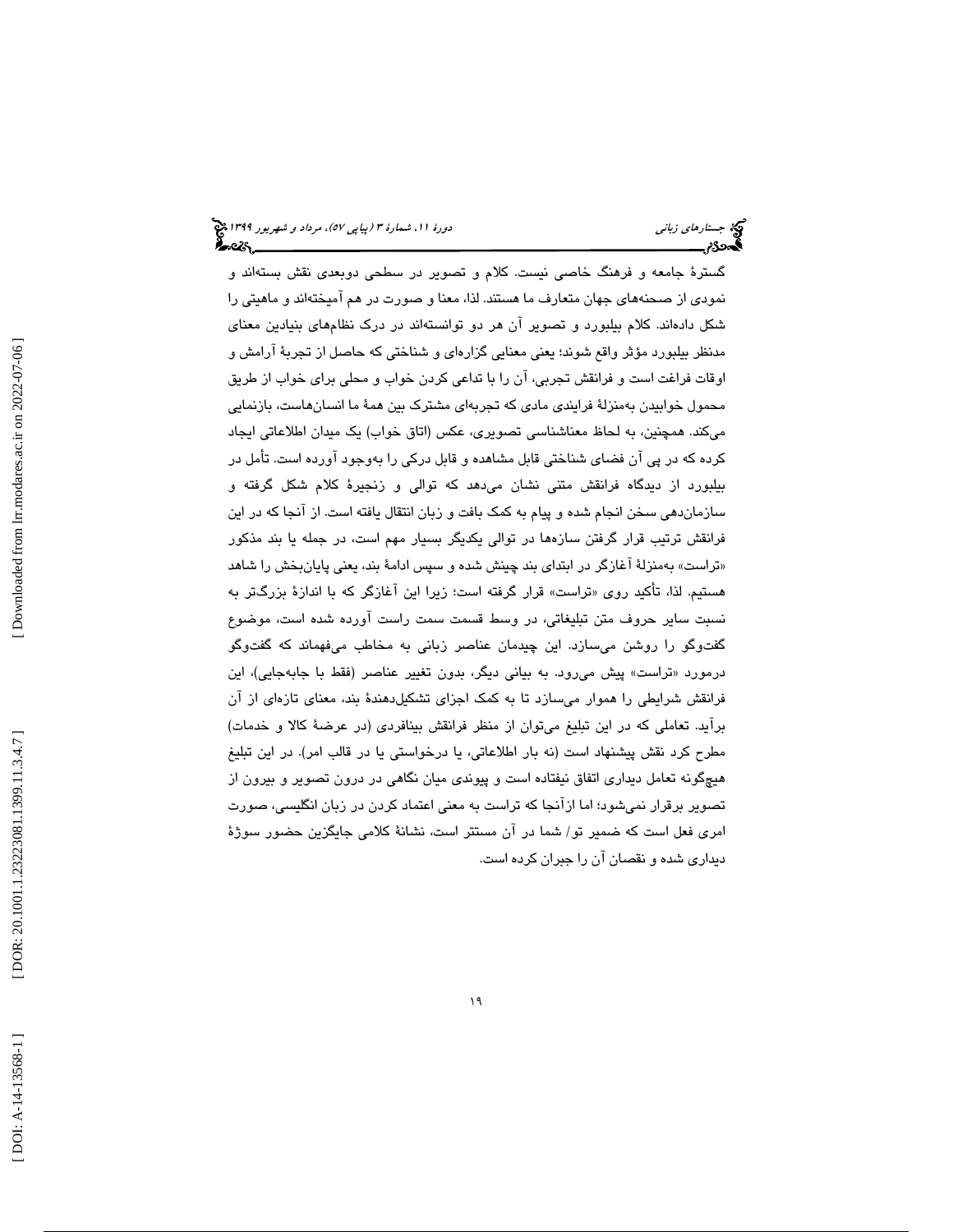فرد فروغ كاظمى و همكار شيوههاي معناپرد*ازى در تصوير...*<br>پيدافتگاه معناپردازي در تصوير...<br>**پيدافتگاه معناپردازي در تصوير به در تصوير به اين معناپردازي در تصوير**... e۵ حادثه جب ان دركمين ၁လသ Insurance باشما. برای *ج*برا<mark>ن</mark>

نمونة 5: بيمة دي **Example 5** . Day Insurance

تصوير موجود در بيلبورد همچون نشانههاي زباني موجود در آن داراي ماهيت قراردادي است. اين بيلبورد آتشسوزي را به تصوير كشيده است. تصويري كه استعاره از تمامي اتفاقات غيرقابلپيشبيني و ناگوار است و ميتواند متوجه زندگي مخاطبان شود. اين تصوير نمودي از پديدهها و رخدادهاي دنياي پيشروي ماست و براي همگان بهصورت مفاهيم تجربي قابل درك است. شايد اين تصوير عيني، قويتر و مؤثرتر از يك هشدار زباني در قالب نوشتار باشد؛ اما این اگهی همراه با خطوط نوشتاری «جبران در کمین حادثه» و «با شما برای جبران» متنی چندشيوه را خلق كرده است كه بخشي از معنا را نوشتار و بخش ديگر معنا را تصوير منتقل مينمايد و كوشيده است تا با تهديد و ايجاد حس ترس در مخاطب از طريق تصوير، وي را مجاب كند تا به راه حل ارائهشده در متن آگهي روي آورد. براي تحقق كنش تجويز صورت گرفته است و عمليات كنشي بهگونهاي پيش ميرود كه هدف تأمين شود.

در اين آگهي رنگ قهوهاي سوخته و تيره در قسمت بالايي تصوير كه حاصل شعلههاي آتش است و رنگ آبي متن و شعار تبليغاتي در قسمت پاييني تصوير، به ترتيب با انتقال حس گرمي و سردي، حس لامسه را درگير كرده است و تبليغ رويآوردي لامسهاي دارد. به عبارت ديگر، شعار تبليغاتي بيمة دي كه به رنگ آبي به نمايش درآمده است، ميتواند با سردي خود تسكين داغ شعلههاي آتش باشد. لذا ، كاركرد نشانهشناسيتجسمي را با استفاده از رنگها مشاهده ميكنيم. از سوي ديگر، تصوير، سوختن را بهمنزلة محمولي از فرايندهاي مادي نشان ميدهد و به مفهومسازي تجربه ميانجامد. تجربة سوختن و از بين رفتن سرمايههاي مالي و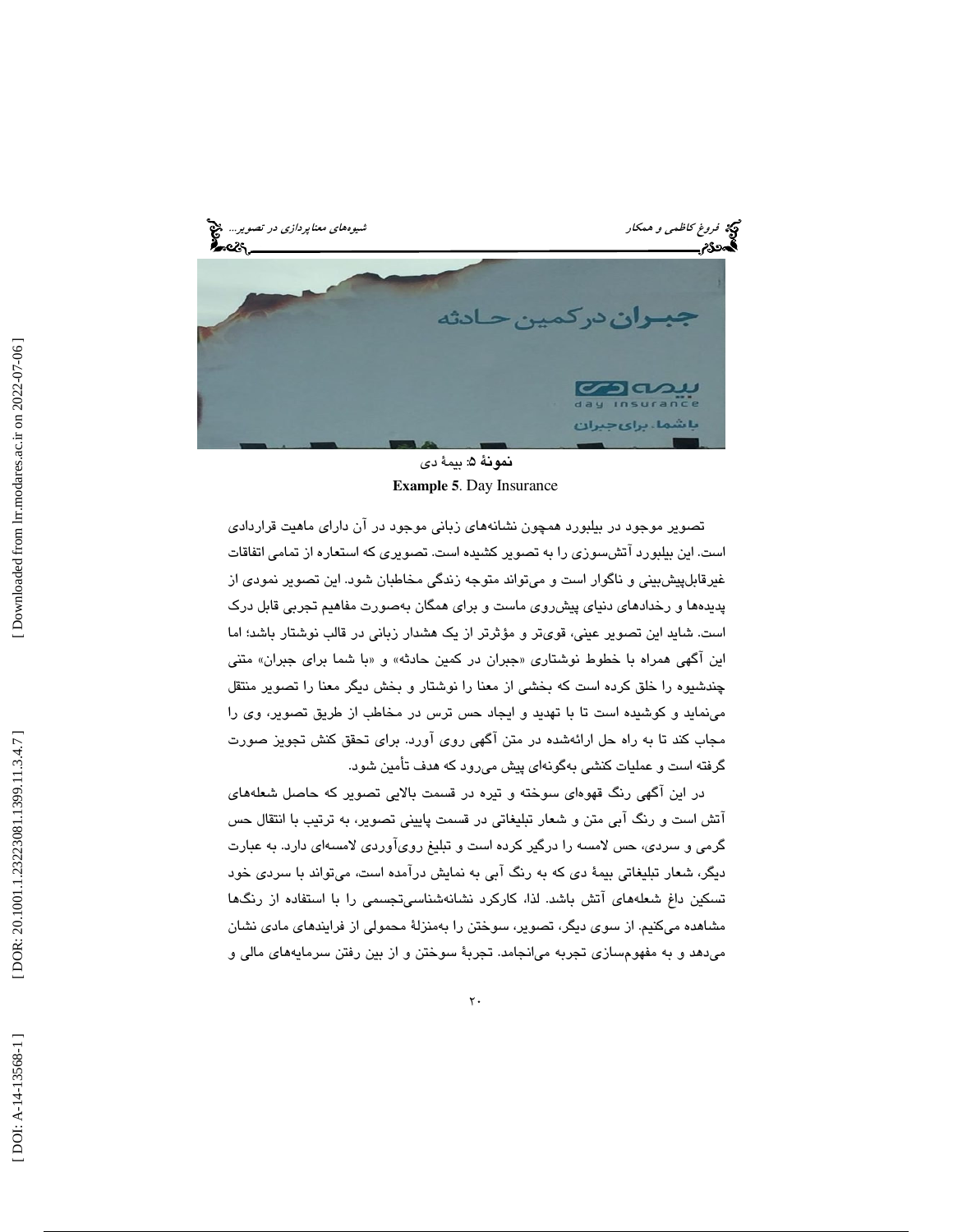جاني. از اين رو سوختن فرايند است. ما انسانها و ديگر موجودات مشاركان بالقوة آن هستيم و افزودة حاشيهاي نيز قيد زمان گذشته است كه حادثه در آن اتفاق افتاده است. تبيين از منظر فرانقش متني نيز مؤيد همين واقعيت است كه تصوير و كلام در يك راستا براي پيشبرد معنا حرکت میکنند. در عبارات «جبران در کمین حادثه» و «با شما برای جبران»، اطلاعاتی ارائه ميشود و چون ارائة اطلاعات صورت گرفتة بند بهصورت خبري تجلي يافته است. در عبارت نخست، واژهٔ جبران در ابتدای بند و در سمت راست تصویر آمده است كه جایگاه وجه است (اطلاع نو) و بقية جمله در جايگاه مانده واقع شده است (اطلاع كهنه). از آنجا كه اطلاعات مهم بند در وجه و در سمت راست تصوير يا متن ميآيد، كلمة جبران، معناي خود را برجسته ميكند تا گفته شود ، جبران حادثة آتشسوزي با بيمة دي انجام ميشود. تحقق فرانقش بينافردي آنجاست كه دو عبارت يادشده تعاملي را با مخاطب برقرار ميكنند و در اين تعامل ميان عاملان سخن (ما و شما) پيامي ردوبدل ميشود كه ما با شما هستيم و براي جبران آمادهايم. در اين تصوير هيچگونه تعامل ديداري اتفاق نيفتاده است؛ اما نشانة كلامي جايگزين حضور سوژة ديداري شده و نقصان آن را جبران كرده است. ازآنجا كه در شعار تبليغاتي از اشارهگرهاي قوي استفاده شده است، ميتوان گفت كه تصوير نظام اتصالي ايجاد كرده؛ يعني قابليت گفتمانسازي تصوير، نظام اتصال را ساخته است.

پس از تحليل دادهها در كل پيكره بر آن شديم تا بازنمايي شيوههاي معناپردازي را علاوه بر ذكر نمونههايي چند كه از نظر گذرانديم در قالب يك جدول ارائه كنيم. بدين صورت كه بازنمايي هر سه فرانقش مطرح دستور نظاممند براي هر بيلبورد بهطور مستقل آمده است. گفتني است كه استعارههاي تحليلشده در تصوير و كلام بيلبوردها براي ارتباط تنگاتنگ با فرايند تجربي، در ذيل همين فرايند آورده شده و خود در چهار طبقه دستهبندي شده است. در- ادامه، شاهد تجلي معنا به طرق گوناگون در فرانقشهاي اين نظريه نظاممند هستيم كه شاخصترين رويكرد نقشگرا براي بيان معناست: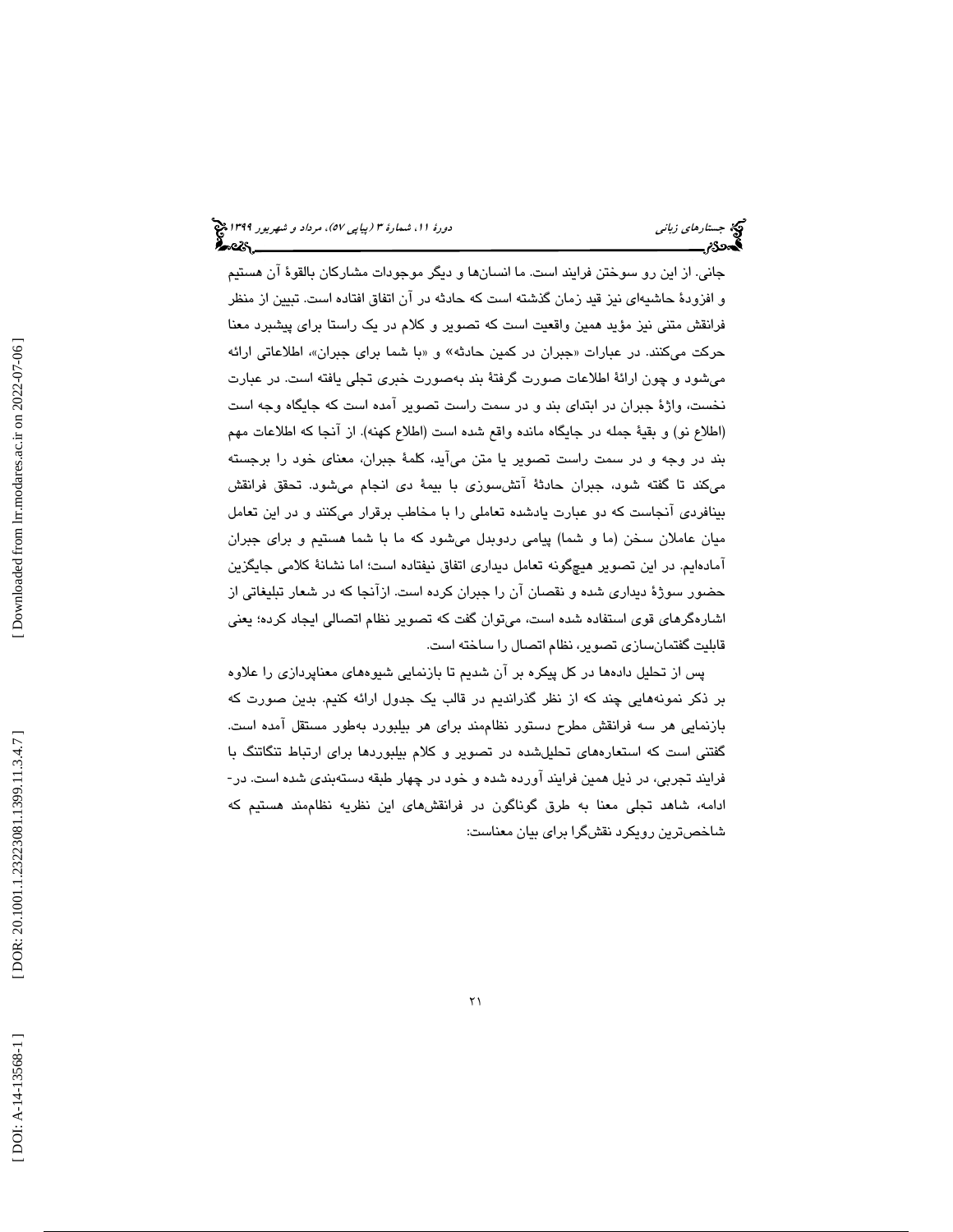فروغ كاظمى و همكار شيوههاي معناپردازى در تصوير... ، في معناپردازي در تصوير... ، في معناپردازي در تصوير...<br>**الصحافی الصحيح الله معنا**ب معناپردازي معناپردازي معناپردازي معناپردازي در تصوير الله معناپردازي در تصوير الله م

جدول 1: بازنمايي فرانقشهاي متني، تجربي و بينافردي در بيلبوردهاي تبليغاتي تهران **Table1**. Representation of textual, experiential and interpersonal metafunctions in Tehran's advertising billboards

| بازنمایی<br>فرانقش<br>بينافردى<br>(تعامل) |        | بازنمايى فرانقش تجربى<br>(محتوا)   |                |                                              |                    | بازنمايى فرانقش متنى<br>(شيوة بيان) |                |                             | موضوع                         |      |
|-------------------------------------------|--------|------------------------------------|----------------|----------------------------------------------|--------------------|-------------------------------------|----------------|-----------------------------|-------------------------------|------|
| أكلامى                                    | ديدارى | تلفيق<br>تصويرى (بصرى)<br>با كلامى | تلفيق<br>كلامى | استعارەپردازى<br>ديدارى<br>(تلفيق<br>تصويرى) | ديدارى<br>(تصويرى) | ديداری و<br>كلامى<br>(هر دو)        | صرفاً<br>كلامى | صرفاً<br>ديدارى<br>(تصويرى) | تبليغ در<br>بيلبورد           | رديف |
| $\ddot{}$                                 |        | $+$                                |                | $^{+}$                                       | $^{+}$             | $^{+}$                              |                |                             | روغن مايع<br>گیاهی لادن       |      |
| $^{+}$                                    |        |                                    | $^{+}$         | $^{+}$                                       | $^{+}$             | $^{+}$                              |                |                             | روغن مايع<br>گیاهی آفتاب      | ۲    |
|                                           | $^{+}$ | $\ddot{}$                          |                |                                              | $^{+}$             | $\ddot{}$                           |                |                             | چىتوز                         | ٣    |
| $\ddot{}$                                 |        |                                    | $\ddot{}$      |                                              | $^{+}$             | $^{+}$                              |                |                             | كولرهاى<br>گاز <i>ی</i> تراست | ٤    |
| $^{+}$                                    |        |                                    |                |                                              | $^{+}$             | $^{+}$                              |                |                             | بيمهٔ دی                      | ٥    |

#### . 4 نتيجه

در پژوهش حاضر چگونگي انتقال و بيان معنا در تعدادي از بيلبوردهاي تبليغاتي تهران بررسي شد. يافتهها نشان داد كه رويكرد نقشگراي هليدي براي بازنمايي شيوههاي معناپردازي در حوزة تبليغات و مشخصاً بيلبوردها كارايي مطلوب دارد و همانند نظريههاي نشانهشناسي در تحليل و تبيين بيلبورد توانا و كارآمد است. اين رويكرد نقشگرا علاوه بر آنكه پيشتر موفقيت خود را در تحليل متون و ژانرهاي گوناگون نشان داده، در اين پژوهش نيز قابليت تحليل متون مشتمل بر كلام و تصوير را بهخوبي آشكار كرده است. نتايج تحليل دادهها از منظر فرانقش متني نشان داد كه ارايش سازهها و چينش انها در بندهاي كوتاه كلامي موضوع گفتوگو و پيام را روشن ميكند و جايگاه آغازگر از طريق برجستهسازي و تأكيد بر عناصري كه در آن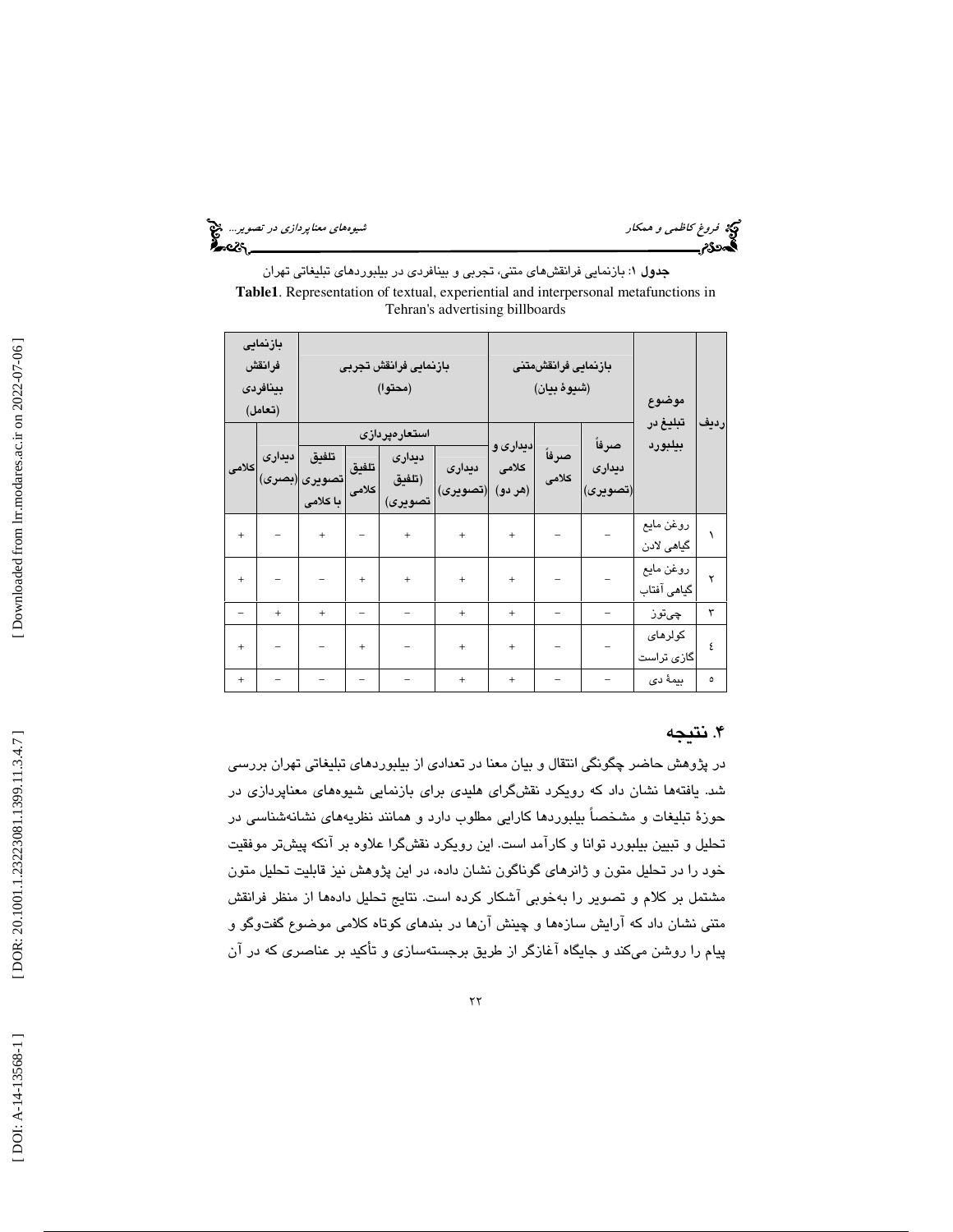قرار ميگيرند معناي تازهاي را خلق و ايجاد ميكند. از همراهي اين قطعههاي گفتاري با تصوير بيلبورد، درنهايت ، متن واحد و منسجمي حاصل ميشود كه در پيشبرد و بيان معنا موفق است.

بررسي فرانقش تجربي در بيلبوردها نشان ميدهد كه استعاره فرايند غالب معناپردازي در آنهاست و اين فرانقش در قالب حالتهاي متفاوت تصويري، تلفيق تصويري، تلفيق تصويري، تلفيق كلامي و تلفيق تصويري و كلامي، آگاهي، شناخت و تجارب زندگي را در بيلبوردها عينيت بخشيده است. بيشترين حالت كاربرد استعاره و بازنمايي فرانقش تجربي مربوط به حالت ديداري (تصويري) و تلفيق تصويري و كلامي بوده است. نتايج مبين اين واقعيت است كه استعاره از عناصر پركاربرد معناپردازي در حوزة تبليغات بيلبوردهاست. اين يافتهها نشان ميدهد كه تبليغات كالاها در قالب بيلبورد بهسوي كمينهگرايي و اصل اقتصاد زباني و درنتيجه استعارهپردازيهاي چندلايه گام برميدارد. درك استعاره نيازمند شكلگيري پيوندهاي بينامتني است و شكلگيري اين پيوندها نيز عمدتاً در قالب طرح وارههاي فرهنگي است. فرانقش تجربي ايده و تفكر طراح را در قالب طرح، شكل، رنگ و نوشتار در بستر پيوندهاي بينامتني متبلور ميسازد. از آنجا كه پيوندهاي بينامتني سبب ارتباط متن با دنياي بيرون ميشود، به بازنمايي فرانقش تجربي كمك ميكند.

فرانقش بينافردي ارتباط ميان مخاطب و متن است و خوانش معنا از طريق مخاطب صورت ميگيرد. تحقق فرانقش بينافردي اين گونه است كه شيوة تعامل نويسنده با مخاطبان بيلبوردها را نشان ميدهد. برخي بيلبوردها از طريق ارائة اطلاعات و بندهاي خبري و برخي ديگر از طريق ارائة پيشنهاد و يا حتي امر و برخي ديگر از طريق تعامل بصري پيام و معناي مورد نظر خود را انتقال دادهاند. ارتباط با مخاطب در اين فرانقش، درواقع، به منظور آگاهيبخشي يا ارائهٔ اطلاعات و پيشنهادات براي خريد كالا يا استفاده از خدمات صورت گرفته است و بسته به مخاطب به طرق متفاوتي انجام شده است. براي مثال، همانطور كه در تحليلها مشاهده كرديم، در طراحي بيلبوردهايي با مخاطبان كودك گاهي از شخصيتهاي كارتني استفاده شده است. لذا، ميتوان گفت كه تبليغات بيلبوردها تا حد زيادي تعيينكنندهٔ مخاطبان خاص خود بهمنزلهٔ عاملان سخن هستند. مشاهده كرديم كه در هر بيلبورد نوشتار بيشتر كاركرد شناختي و اطلاعاتي دارد و تصوير آن بار نقش عاطفي را بهدوش ميكشد. همچنين ، فضا و مكان در تصوير، حاشيه، چپ، راست و مركز هر تصوير اهميت خاص دارد و بر شيوة خوانش معنا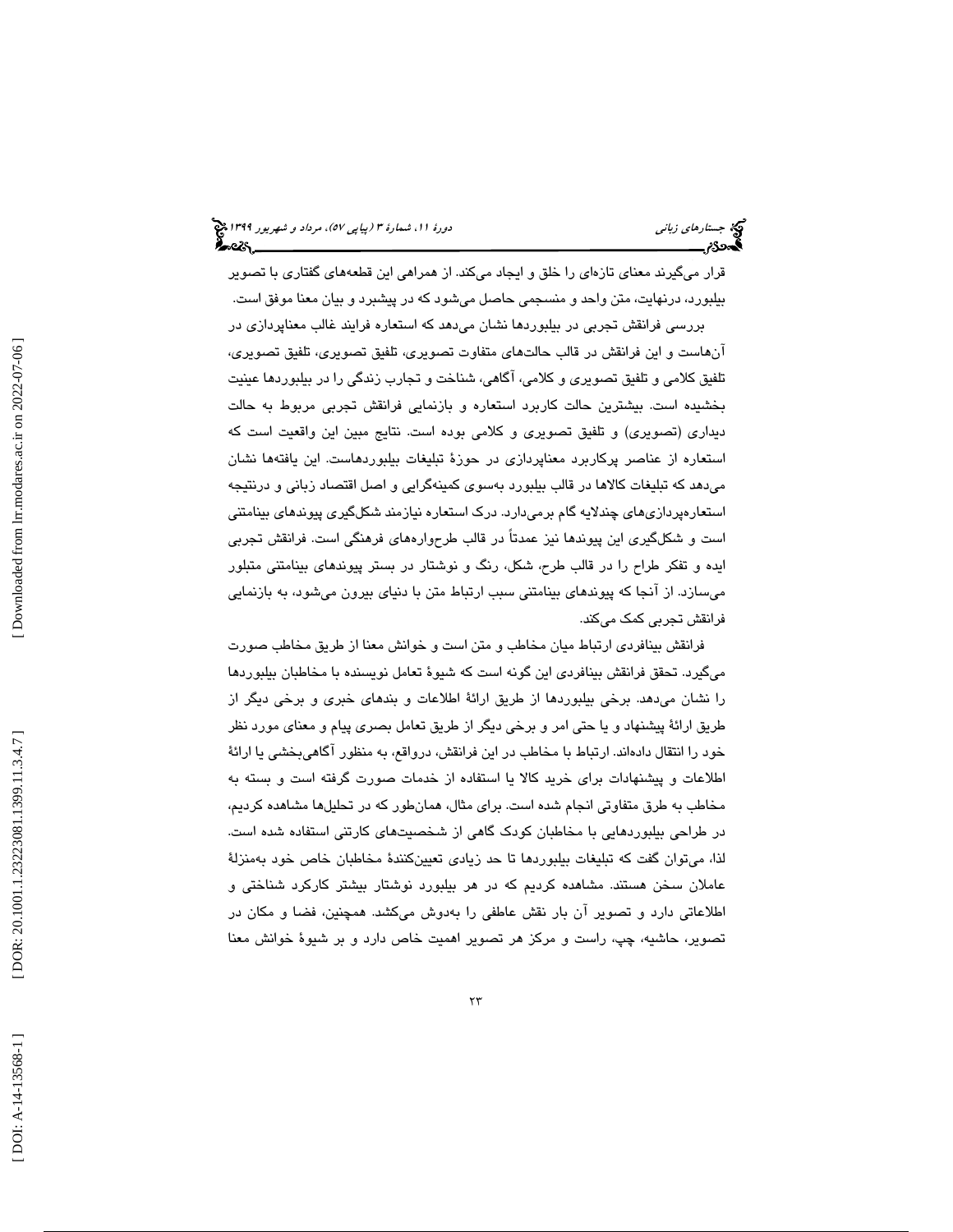# فروغ كاظمى و همكار شيوهاي معناپردازي در تصوير... في معناپردازي در تصوير... في معناپردازي در تصوير... في معنا<br>المعناوي معناپردازي معناپردازي معناپردازي معناپردازي معناپردازي معناپردازي معناپردازي در تصوير... في

مؤثر است و اطلاعات نو و كهنه نيز كه در ارتباط با آنها شكل ميگيرد در بيان و انتقال معناي مورد نظر نقش بسزايي دارد. از اين رو، هر بيلبورد تبليغاتي در مقام يك متن واحد و يكپارچه است. خواه اين متن تصويري، نوشتاري و يا تركيبي از هر دو شيوه باشد. در هر حال، بستري مناسب براي معناپردازي يك مفهوم و انتقال آن به مخاطبان خود است و نمونة تحليلهاي ارائهشده از منظر نقشگرايي و نشانه ـ معناشناسي ، فرضية اصلي پژوهش را تأييد كرد .

#### . 5 پينوشتها

- 1. metafunction
- 2. ideational
- 3. interpersonal
- 4. textual
- 5. Social Semiotics
- 6. Kress & Van Leeuwen
- 7. metaphor
- 8. cognitive concepts
- 9. propositional meaning
- 10. Richards
- 11. Lakoff & Johnson
- 12. Kim
- 13. Wang
- 14. theme
- 15. rhyme
- 16. Fries
- 17. functional linguistics
- 18. systematic functional grammar
- 19. *Matthiessen*
- 20. clause
- 21. process
- 22. participant
- 23. circumstancial adjunct
- 24. material
- 25. mental
- 26. relational
- 27. verbal
- 28. existential
- 29. behavioural
- 30. Fowler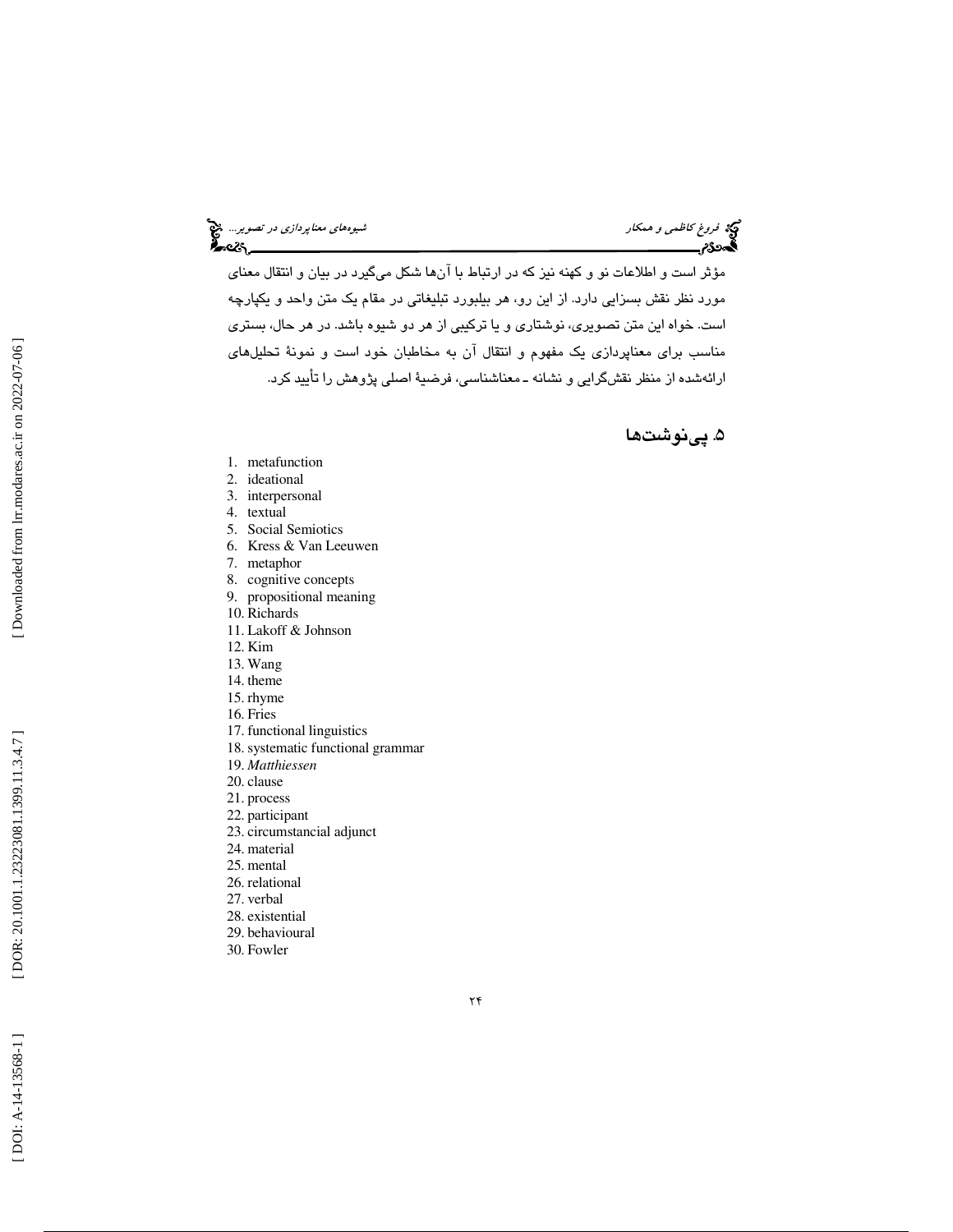جستارها*ي زباني (هي دورة 1391 هـ* مرداد و شهريور 1191 هجري 1394 هجريور 1394 هجريور 1394 هجريور 1394 هجريور 1394 ಹಿಂದಿ

32.residue 33. Cohesion 34. saussure 35. Peirce 36. Barthes 37. Floch

31.mood

38. Fontanille

39. aboutness

### . 6 منابع

- افراشي، آزيتا (١٣٨١). مع*غي شناسي بازتابي فرضيهاي تازه در شناخت و تبيين معني.* رسالة دكتري، رشتة زبانشناسي . تهران: دانشگاه علامه طباطبايي.
- بابکـمعین، مرتضـي (١٣٨٥). «نشـانـهشناسـي و تبلیغات» *پژوهشنامهٔ فرهنگستقان ه*فـر. ش . 1 صص ـ 93 .103
- نقش دوگان ة عناصر و فضاهاي شهري در گفتمانهاي ـــــــــــــــــــــ ( 1392). « تبليغاتي». نشست بازنمايي فضاهاي شهري در هنر و ادبيات. خانة هنرمندان، در:

*http://academyhonar.com/research/1389-04-31-14-09-19/1832 cityrepresentation.htm* ● تاج، مهسا (۱۳۸۱). *كا<mark>ربرد استعارى رنگواژەها د</mark>ر ز<mark>با<i>ن فارس*ىي</mark>. پايان\امۀ كارشناسى

- ارشد . رشتة زبانشناسي. تهران: دانشگاه آزاد اسلامي. واحد مركز.
- سجودی، فرزان (۱۳۸۰). *ساختگراي<i>ي، پساسا***ختگر***ايي و مطالعات ادبي، به***کوشش گروه** مترجمان. تهران: حوزة هنري.
	- سلطاني، علىاصغر (١٣٨٤). *قدرت، گفتمان و زبان.* تهران: نشر ني.
	- شاهرخیشهرکی، مریم (۱۳۸۰). *بررسی شعر کودک از منظر زبانشناسی نقشگرای هلیدی.* پایاننامهٔ کارشناسیارشد. دانشگاه شهید بهشتی.
	- شعیری، حمیدرضا (١٣٧٦). «بازخوانی یک اثر»، *مدرس علوم انسانی*. ش ۳. صص ۷۸ ـ  $\Lambda$
- ـــــــــــــــــــــــ ( 1383 «). بهسوي مطالعة زب ـ ان معناشناختي تصوير». هنر و معماري، • بيناب *(سورهٔ مهر).* ش ٥ و ٦. صص ١٦٢ ـ ١٦٧.
- ــــــــــــــــــــــ ( 1392 . ) نشانه ـ معناشناسي ديداري: نظريه و تحليل گفتمان هنري. •

Downloaded from lrr.modares.ac.ir on 2022-07-06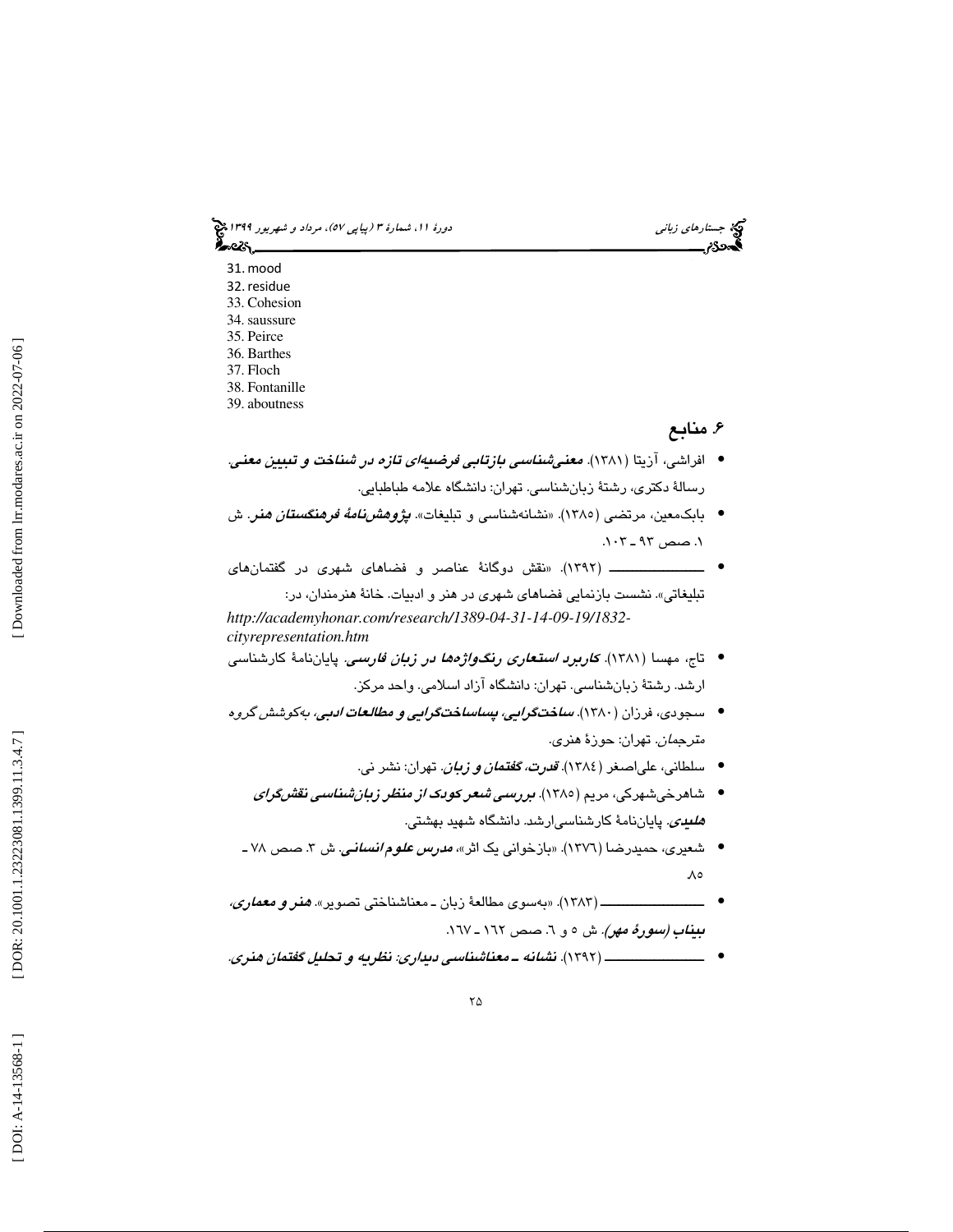فروغ كاظمى و همكار شيوههاي معناپرد*ازى در تصوير...*. في معناپرد*ازى در تصوير...*<br>**گيهددگام بيروههاي معناپردازي معناپردازي در تصوير بيروههاي معناپردازي در تصوير بيروههاي معناپردازي در تصوير بير** 

تهران: سخن.

- ــــــــــــــــــــ ( 1395). تجزيه و تحليل نشانه ـ معناشناختي گفتمان. تهران: سمت.
	- شمیسا، سیروس (۱۳۷۳). *بیان.* تهران: میترا.
- . «ادغام نوشتار و تصوير در متون ادبي بر اساس نظرية ادغام صادقي، ليلا (1392) مفهومی». **جس***تارهای زبانی.* ش ۳ (پیاپی ۱۵). صص ۷۵ ـ ۱۰۳.
- صالح $\mu$ بلوردی، آنيتا (١٣٩٣). «بررسي نحوهٔ برقراري ارتباط تصويري و كلامي از سوي گفتهپرداز يا گوينده (مطالعهٔ نشانه ـ معناشناختی آگهیهای تلويزيونی امور فرهنگی و آموزشی)». <mark>*جستار<i>های زبانی.* د ۰. ش ٤. صص ٦٧ ـ ٨٦.</mark></mark>
- صدقي، مهرداد (١٣٩٠). «تغييرات زاويهٔ ديد و همېستگي آن با دگرگونيهاي معنايي در هنرهاي ديداري». *هنرهاي زيبا*. ش ٤٦. صص ٥ ـ ١٤.
- صمصام شريعت، محمدرضا و همكاران (١٣٨٦). «مقايسهٔ عوامل مؤثر در اثربخشي تبليغات تجاري از ديد مردم و متخصصان تبليغات». *دانش و پژوهش در روان شناسي كاربردي*. ش 32. صص ـ 90 120 .
	- ضميران، محمد (1383). درآمدي بر نشانهشناسي هنر. تهران: قصه. •
	- كاظمي، فروغ (1393 «) كاركرد زبانشناسي سازگاني در كتب درسي دانشگاهي (بررسي كتاب بيوشىيى عمومى)». **ع***لمى -* **پژوهش***ى پژوهش و نگارش كتب درسى.* **س ۱۸. ش** . 34 صص ـ 1 27.
- يوسفىراد، فاطمه (١٣٨٢). بررس*ي استعاره در زبان فارسي با رويكرد معني شناسي شىناختى.* **پ**اياننامۀ كارشناسى ارشد. تهران: دانشگاه تربيت مدرس.

#### **References:**

- Afrashi, A. (2002). *Reflective Semantics, a New Hypothesis in Cognition and Explanation of the Meaning*. PhD Dissertation in Linguistics. Allameh Tabatabaei University: Tehran. [In Persian].
- Babak Moein, M. (2006). "Semiotics and advertisements*". Journal of the Academy of Arts*. No. 1. Pp: 93-103. [In Persian].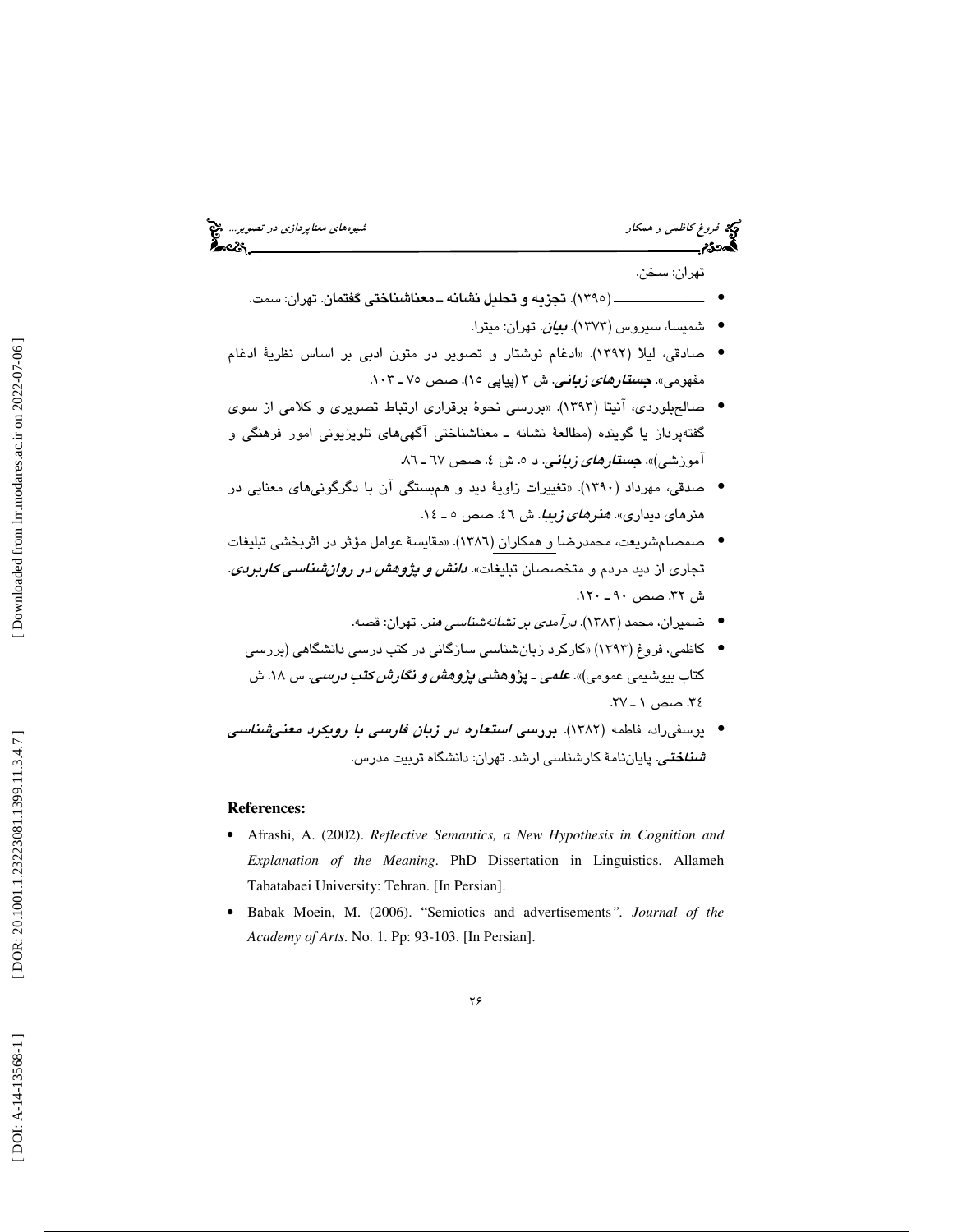# جستارها*ي زباني (هي دورة 1391 هـ* مرداد و شهريور 1191 هجري 1394 هجريور 1394 هجريور 1394 هجريور 1394 هجريور 1394

- -------------------- (2013). "The Dual Role of the Urban Elements and Spaces in Advertising Discourse". *A Meeting about the Representation of Urban Spaces in Art and Literature,* Iranian Artists Forum, Retrieved 1 November 2017 from World Wide Web: http://www.academyhonar.com/research/1389-04-31-14-09- 19/1832-cityrepresentation.html .[ In Persian].
- Fries, P. H.(1981).*On the Status of Theme in English: Arguments from Discourse. Forum texts*. Hamburg: Helmut Buske Verlage.
- Halliday, M. A. K. & Matthiessen C.I.M. (2004).*An Introduction to Functional Grammar*.3rd Edition. London: Edward Arnold.
- --------------------. (1994). *An Introduction to Functional Grammar*. London: Edward Arnold.
- Kazemi, F. (2014) "The role of systemic linguistics in academic textbooks (the study of the book general biochemistry)". Journal of *University Textbooks Research and Writing*, Eighteenth year, No. 34. Pp: 1-27. [In Persian].
- Kim, M. (2007)."Discourse features and marketing strategy in American magazine advertising".*Department of Linguistics*.Indiana University, Bloomington.Pp:95- 102.
- Kress, G. & Theo Van Leewen, (2006).*Reading Images: The Grammar of Visual Design.* London/New York: Routlege, Taylor & Francis Group, 2nd ed.
- Lakoff, G. & Johnson, M. (1980).*Metaphor We Live By.* Chicago: Chicago University Press.
- Richards, I.A. (1936).*The Philosophy of Rhetoric.* Oxford: Oxford University Press.
- Sadeghi, L. (2013). "The blending of words and images in literary texts based on conceptual blending theory". *Language Related Research*. No. 3. Pp. 75-103. [In Persian].
- Saleh Bolvardi, A. (2014). "Visual and verbal communications by enunciator or speaker: semiotic study of cultural and educational advertising". *Language*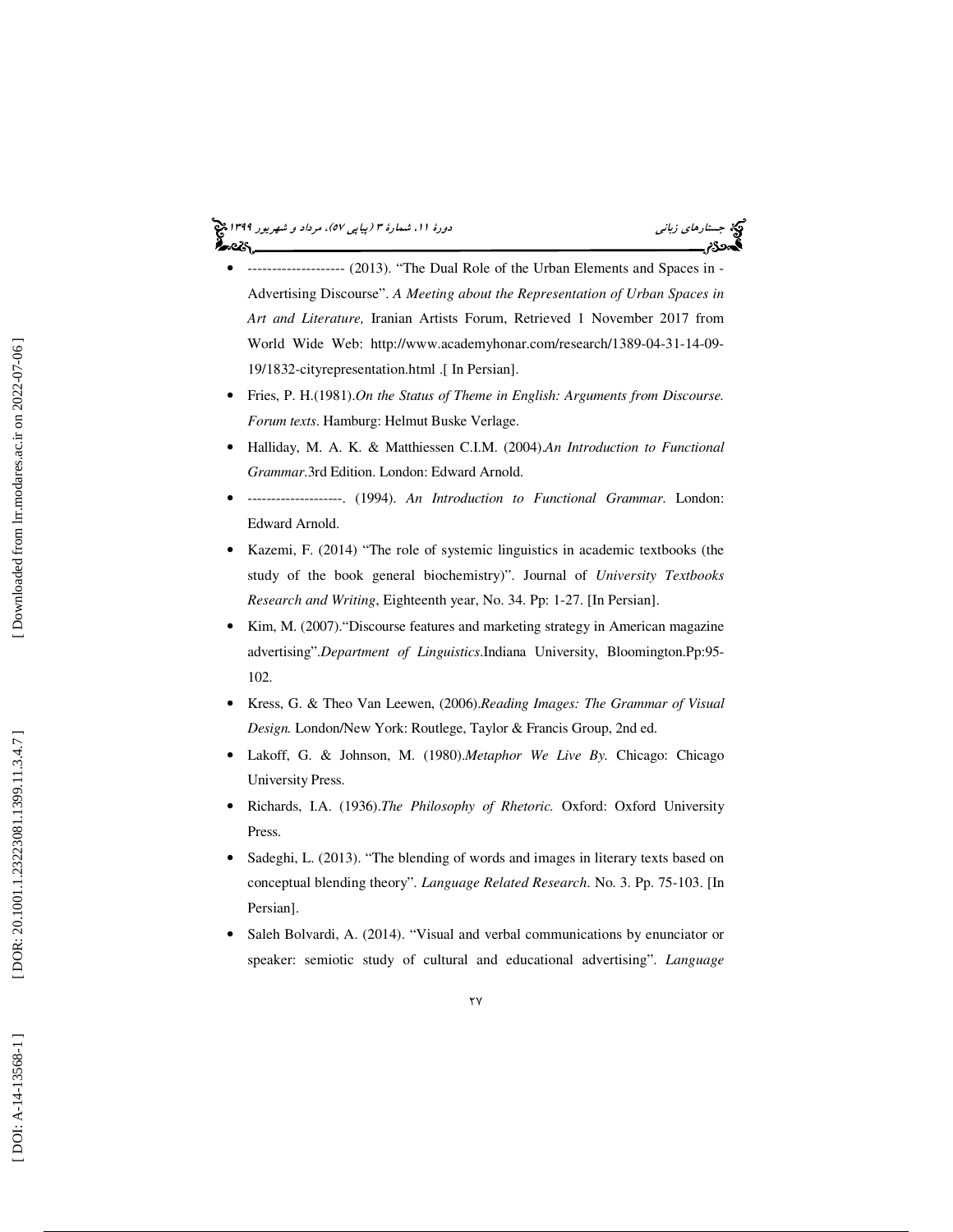#### فروغ كاظمى و همكار شيوههاي معناپرد*ازى در تصوير...*. في معناپرد*ازى در تصوير...*. في معناپردازي در تصوير... في ا<br>**الی دی کل معنا**ب معناپردازي معناپردازي معناپردازي معناپردازي معناپردازي در تصوير معناپردازي در تصوير معناپر '∽વડ

*Related Research*. No. 4. Pp: 67-86. [In Persian].

- Samsam Shariat, M. R.et. al. (2008), "Factors between ordinary people and advertising Specialists point of views in commercial advertisements". *Knowledge and Research in Applied Psychology*. No. 32. Pp: 90-120. [In Persian].
- Sedghi, M. (2004). "Relationship between variations of Point of view and modification of message in visual arts". *Beautiful Arts*. No. 46. Pp: 5-14 [In Persian].
- Shahrokhi Shahraki, M. (2006). *The Study of Child Poetry from Halliday Functional Linguistics Point of View.* M. A. Thesis on Linguistics. Shahid Beheshti University, Tehran. [In Persian].
- Shairi, H.R. (1997). "Visual Semiosis: Reread a work". Modarres Humanities. No. 3. Pp. 78-85. [In Persian].
- Shairi, H.R. (2004). "Towards a semiolinguistic study of picture. *Art and Architecture".* Binab (Sooreh Mehr), No. 5 & 6. Pp: 162-167. [In Persian].
- --------------- (2013). *Visual Semiotics: Theory and Artistic Discourse Analysis*. 1 th, Tehran: Sokhan Publication. [In Persian].
- --------------- (2016). Semiotic Analysis of Discourse . Tehran: SAMT. [In Persian].
- Shamisa, S. (1994). *Expression*. Tehran: Mitra Publication, [In Persian].
- Sojoodi, F. (2001). *Structuralism, Post Structuralism & Literary Studies.* Tehran: Hozeh Honari, Sooreh Mehr [In Persian].
- Soltani, A. (2006). *Power, Discourse and Language: Mechanisms of Power in the Islamic Republic of Iran*. Tehran: Ney Publication [In Persian].
- Taj, M. (2002). *A Corpus-based Approach to Cognitive Metaphors in Persian. M. A. Thesis on Linguistics. Central Tehran Branch, Islamic Azad University*, Tehran. [In Persian].
- Wang, L. (2007)".Theme and rheme in the thematic organization of text: implication for teaching academic writing". *Asian EFL Journal*. 1(2), pp. 261-29 3